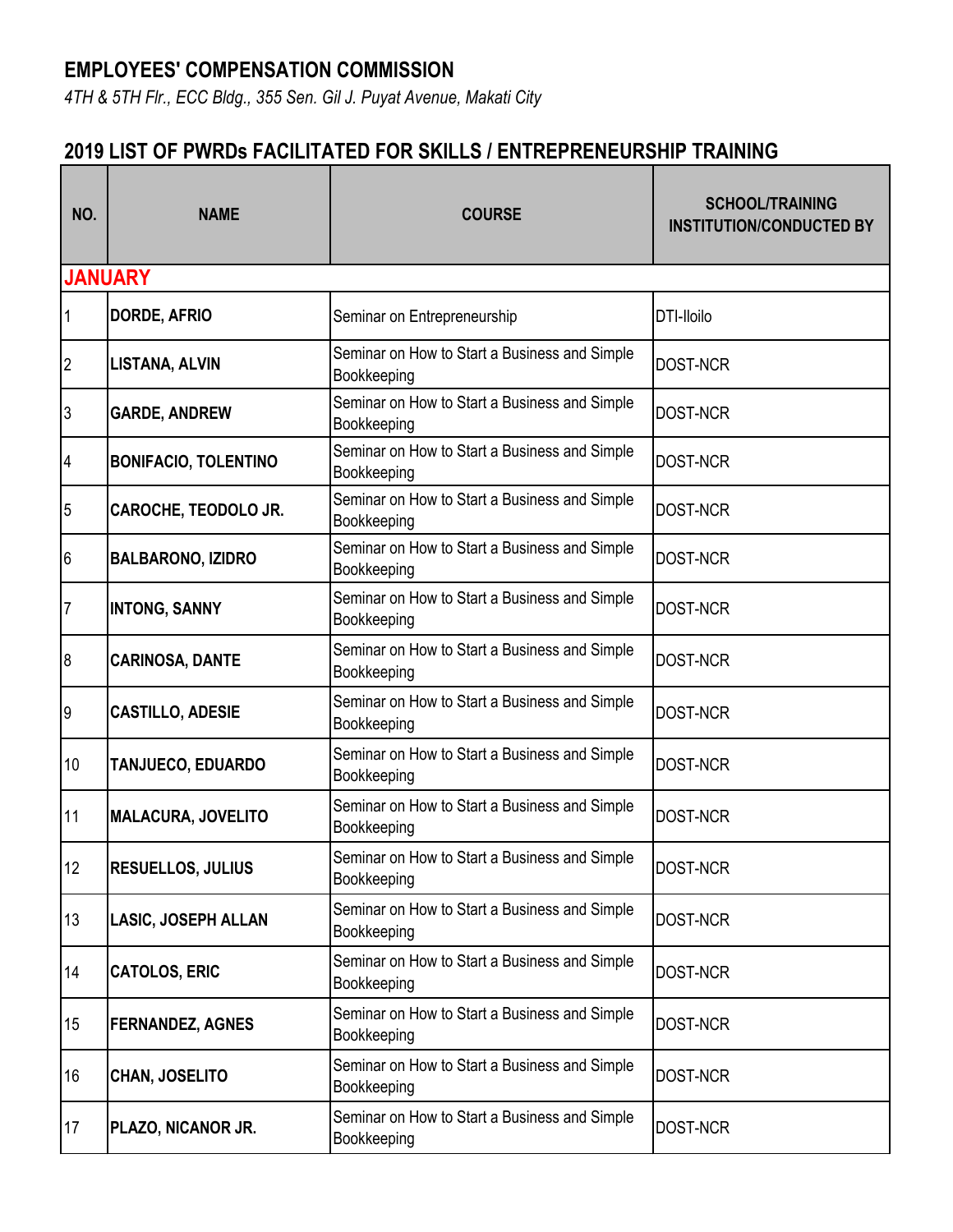| NO. | <b>NAME</b>                | <b>COURSE</b>                                                               | <b>SCHOOL/TRAINING</b><br><b>INSTITUTION/CONDUCTED BY</b> |
|-----|----------------------------|-----------------------------------------------------------------------------|-----------------------------------------------------------|
| 18  | <b>LAUSA, VENGIE</b>       | Seminar on How to Start a Business and Simple<br>Bookkeeping                | <b>DOST-NCR</b>                                           |
| 19  | PAGADOR, LEONARDO JR.      | Seminar on How to Start a Business and Simple<br>Bookkeeping                | DOST-NCR                                                  |
| 20  | <b>REYES, RONALD</b>       | Seminar on How to Start a Business and Simple<br>Bookkeeping                | <b>DOST-NCR</b>                                           |
| 21  | PAZ, JAYSON                | Seminar on How to Start a Business and Simple<br>Bookkeeping                | <b>DOST-NCR</b>                                           |
| 22  | FABRO, ROGELIO SR.         | Small Business Management and Financial<br>Literacy                         | DTI-Benguet                                               |
| 23  | <b>APOLA, PLARIDEL</b>     | Small Business Management and Financial<br>Literacy                         | DTI-Benguet                                               |
| 24  | <b>MOKYAT, MAXIMO SR.</b>  | Small Business Management and Financial<br>Literacy                         | DTI-Benguet                                               |
| 25  | LABRADOR, ALEJO JR.        | Orientation and Training on Individual Livelihood<br>Projects               | DOLE RO <sub>8</sub>                                      |
| 26  | <b>DAVID, MARK ANTHONY</b> | <b>Small Business Management Training</b>                                   | DTI-Pampanga                                              |
|     | <b>FEBRUARY</b>            |                                                                             |                                                           |
|     |                            |                                                                             |                                                           |
| 27  | <b>GUILLEN, REYNALDO</b>   | Seminar on Entrepreneurship                                                 | DTI Negosyo Center - Antique<br><b>Provincial Office</b>  |
| 28  | <b>GULMATICO, MONA</b>     | Seminar on Entrepreneurship                                                 | DTI Negosyo Center - Iloilo<br><b>Provincial Office</b>   |
| 29  | <b>SIATON, SALOME</b>      | Seminar on Entrepreneurship                                                 | DTI Negosyo Center - Iloilo<br><b>Provincial Office</b>   |
| 30  | <b>TORRES, VON CARLO</b>   | <b>Entrepreneurship Developmet Seminar</b>                                  | DTI Negosyo Center - Capiz<br><b>Provincial Office</b>    |
| 31  | LOZAÑES, CLAIR             | Seminar on Entrepreneurship                                                 | DTI Negosyo Center - Iloilo<br><b>Provincial Office</b>   |
| 32  | <b>NAPATANG, EDGAR</b>     | Seminar on Entrepreneurship                                                 | DTI Negosyo Center - Iloilo<br><b>Provincial Office</b>   |
| 33  | <b>TOLOSA, BENJAMIN</b>    | Seminar on Entrepreneurship                                                 | DTI Negosyo Center - Iloilo<br><b>Provincial Office</b>   |
| 34  | <b>BITOS, ARNOLD V.</b>    | Entrepreneurial Development Training on Small<br><b>Business Management</b> | NRCO-Region 02                                            |
| 35  | <b>MIGUEL, ANTONIO A.</b>  | Entrepreneurial Development Training on Small<br><b>Business Management</b> | NRCO-Region 02                                            |
| 36  | FRANCENILLA, BENIGNO C.    | Entrepreneurial Development Training on Small<br><b>Business Management</b> | NRCO-Region 02                                            |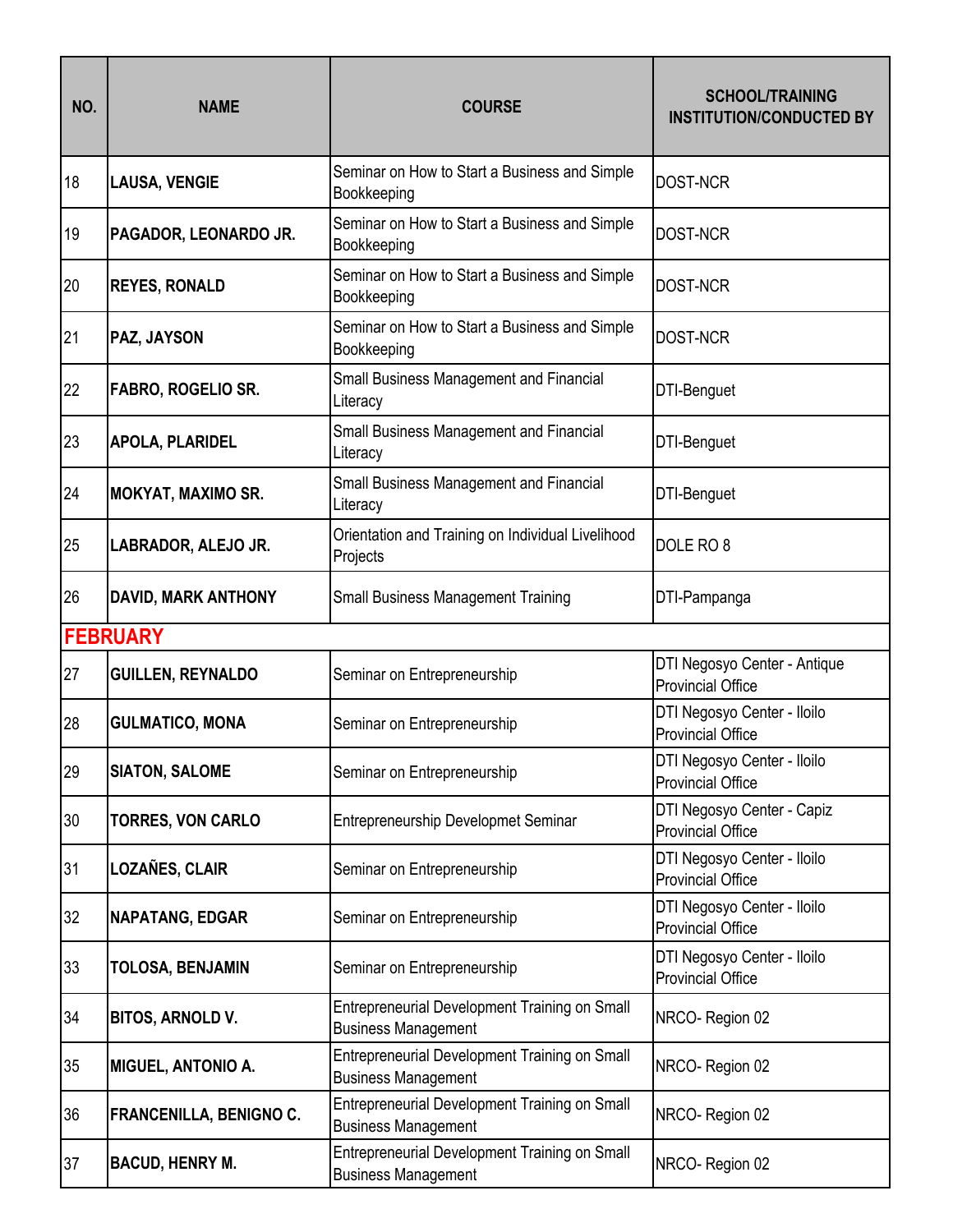| NO. | <b>NAME</b>                   | <b>COURSE</b>                                                               | <b>SCHOOL/TRAINING</b><br><b>INSTITUTION/CONDUCTED BY</b> |
|-----|-------------------------------|-----------------------------------------------------------------------------|-----------------------------------------------------------|
| 38  | <b>GARDUQUE, OLIVER S.</b>    | Entrepreneurial Development Training on Small<br><b>Business Management</b> | NRCO-Region 02                                            |
| 39  | <b>CADATAL, ISIDRO S.</b>     | Entrepreneurial Development Training on Small<br><b>Business Management</b> | NRCO-Region 02                                            |
| 40  | <b>MORA, JOHN G.</b>          | Entrepreneurial Development Training on Small<br><b>Business Management</b> | NRCO-Region 02                                            |
| 41  | PASCUAL, JOHN MOISES T.       | Entrepreneurial Development Training on Small<br><b>Business Management</b> | NRCO-Region 02                                            |
| 42  | <b>OLIVEROS, MARICEL A.</b>   | Entrepreneurial Development Training on Small<br><b>Business Management</b> | NRCO-Region 09                                            |
| 43  | <b>MAGUDDAYAO, MIGUEL M.</b>  | Entrepreneurial Development Training on Small<br><b>Business Management</b> | NRCO-Region 02                                            |
| 44  | <b>CABAUATAN, GERARDO P.</b>  | Entrepreneurial Development Training on Small<br><b>Business Management</b> | NRCO-Region 02                                            |
| 45  | GALZOTE, LORDY Q.             | Entrepreneurial Development Training on Small<br><b>Business Management</b> | NRCO-Region 02                                            |
| 46  | PADDAYUMAN, JOVITO M.         | Entrepreneurial Development Training on Small<br><b>Business Management</b> | NRCO-Region 02                                            |
| 47  | <b>BALAYANG, ROMANTICO L.</b> | Entrepreneurial Development Training on Small<br><b>Business Management</b> | NRCO-Region 02                                            |
| 48  | RUCIO, CALIXTO                | How to Start Your Own Business                                              | DOST-Zamboanga City                                       |
| 49  | LOZADA, JEFFREY               | How to Start Your Own Business                                              | DOST-Zamboanga City                                       |
| 50  | <b>SALLIENTES, CARLOS</b>     | How to Start Your Own Business                                              | DOST-Zamboanga City                                       |
| 51  | ENOLPE, JOSE                  | How to Start Your Own Business                                              | DOST-Zamboanga City                                       |
| 52  | <b>FERNANDEZ, ALORDES</b>     | How to Start Your Own Business                                              | DOST-Zamboanga City                                       |
| 53  | <b>EMOY, ONESIMO</b>          | How to Start Your Own Business                                              | DOST-Zamboanga City                                       |
| 54  | <b>APOLINARIO, ROMMEL</b>     | How to Start Your Own Business                                              | DOST-Zamboanga City                                       |
| 55  | <b>CUEVAS, FERDINAND</b>      | How to Start Your Own Business                                              | DOST-Zamboanga City                                       |
| 56  | <b>IGNACIO, GIRLIE</b>        | How to Start Your Own Business                                              | DOST-Zamboanga City                                       |
| 57  | <b>BACANE, DARELL</b>         | How to Start Your Own Business                                              | DOST-Zamboanga City                                       |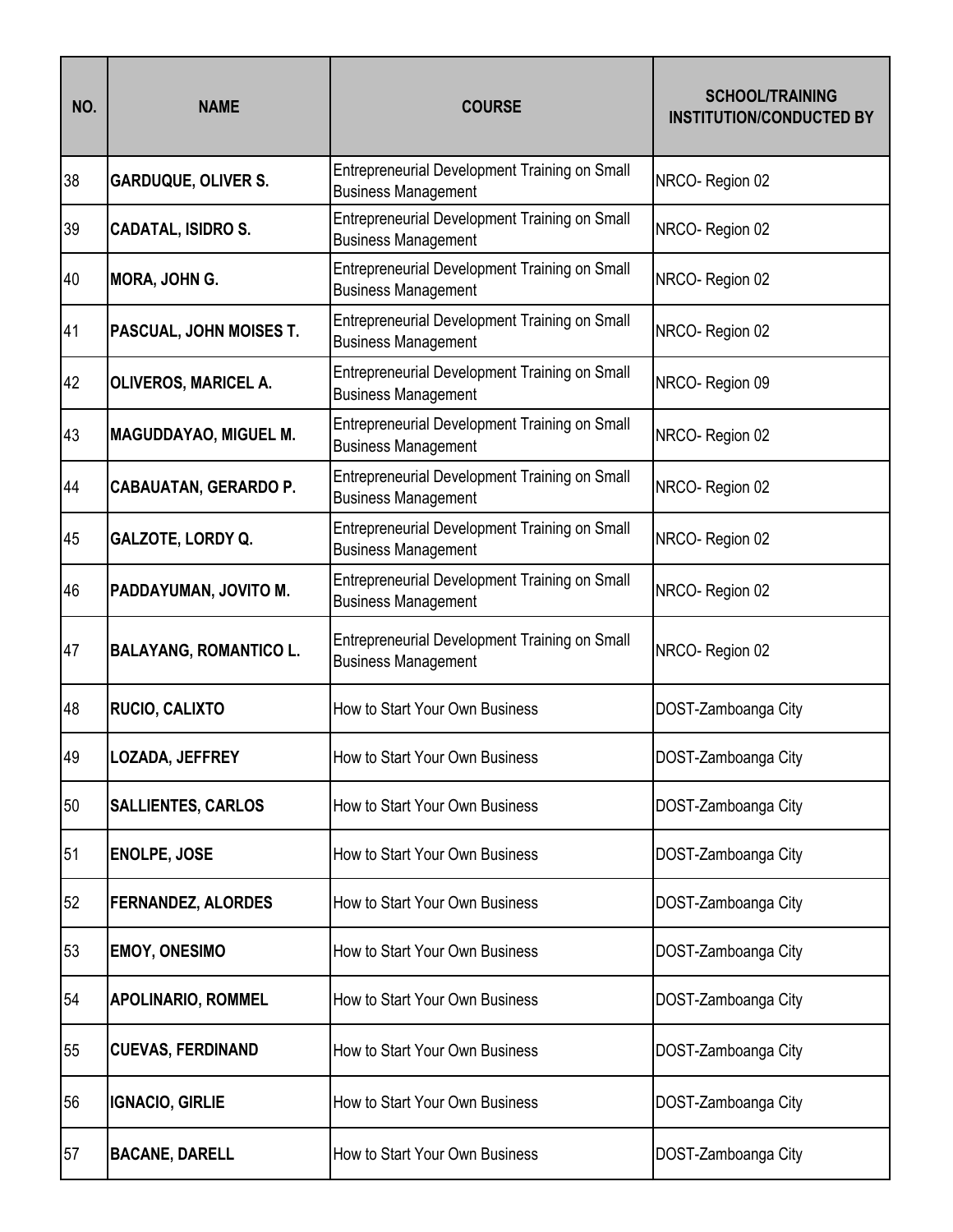| NO. | <b>NAME</b>                 | <b>COURSE</b>                                                                | <b>SCHOOL/TRAINING</b><br><b>INSTITUTION/CONDUCTED BY</b> |
|-----|-----------------------------|------------------------------------------------------------------------------|-----------------------------------------------------------|
| 58  | <b>ATILANO, JOSELITO</b>    | How to Start Your Own Business                                               | DOST-Zamboanga City                                       |
| 59  | <b>ARCILLAS, NELSON</b>     | How to Start Your Own Business                                               | DOST-Zamboanga City                                       |
| 60  | <b>BELLO, REYNALDO</b>      | How to Start Your Own Business                                               | DOST-Zamboanga City                                       |
| 61  | <b>GRAFIA, KAREN CLAIRE</b> | How to Start Your Own Business                                               | DOST-Zamboanga City                                       |
| 62  | <b>WEE, DOVIE</b>           | How to Start Your Own Business                                               | DOST-Zamboanga City                                       |
| 63  | <b>LEGORIO, RICARDO</b>     | How to Start Your Own Business                                               | DOST-Zamboanga City                                       |
| 64  | PRIETO, SUZETTE             | How to Start Your Own Business                                               | DOST-Zamboanga City                                       |
| 65  | <b>JUATON, WILFREDO</b>     | How to Start Your Own Business                                               | DOST-Zamboanga City                                       |
| 66  | <b>CABAYACRUZ, JOCELYN</b>  | How to Start Your Own Business                                               | DOST-Zamboanga City                                       |
| 67  | <b>FLORES, WILLIAM</b>      | How to Start Your Own Business                                               | DOST-Zamboanga City                                       |
| 68  | <b>SEMACIO, RICHARD</b>     | <b>Entrepreneurial Development Training and</b><br><b>Financial Literacy</b> | <b>OWWA-CARAGA</b>                                        |
| 69  | LUCIO, FRED SR.             | <b>Small Business Management and Financial</b><br>Literacy                   | DTI-Benguet                                               |
| 70  | GUING-OY, SABADO            | Small Business Management and Financial<br>Literacy                          | DTI-Benguet                                               |
| 71  | YAMBAO, VICTOR ERIC JR.     | <b>Small Business Management Training</b>                                    | DTI-Pampanga                                              |
| 72  | <b>EBEN, ALFRED</b>         | <b>Entrepreneurial Development Training</b>                                  | DTI-Cebu & ECC                                            |
| 73  | PAHIMUTANG, ARNOLD          | <b>Entrepreneurial Development Training</b>                                  | DTI-Cebu & ECC                                            |
| 74  | LIMAS, JIMMY                | <b>Entrepreneurial Development Training</b>                                  | DTI-Cebu & ECC                                            |
| 75  | ROSAROSO, ALEX              | Negosyo Seminar                                                              | DTI-Cebu                                                  |
| 76  | DEL FIERDO, JOSEPHUS        | <b>Entrepreneurial Development Training</b>                                  | DTI-Cebu & ECC                                            |
| 77  | ABRIA, RONIE, SR.           | <b>Entrepreneurial Development Training</b>                                  | DTI-Cebu & ECC                                            |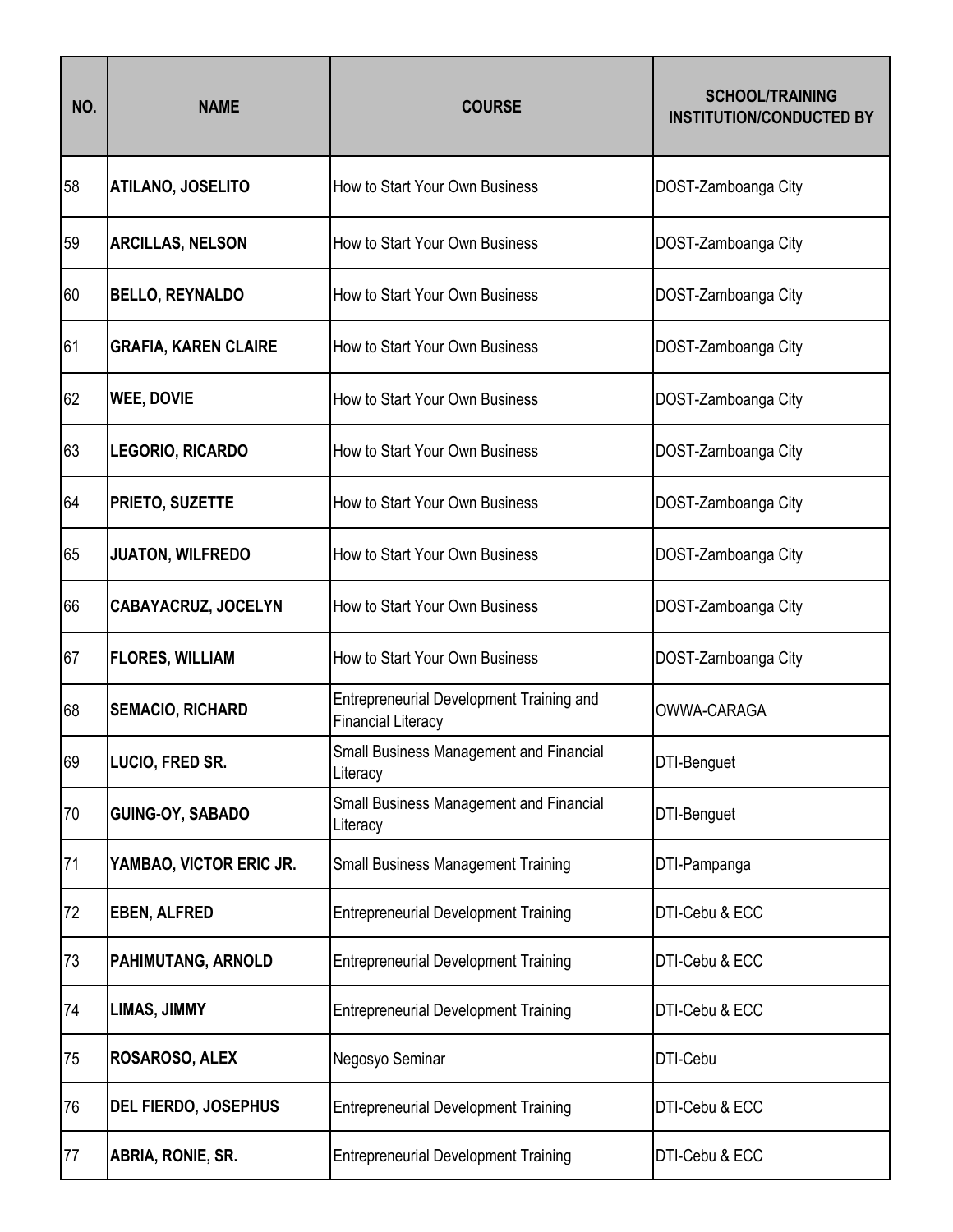| NO.          | <b>NAME</b>                         | <b>COURSE</b>                                                                                      | <b>SCHOOL/TRAINING</b><br><b>INSTITUTION/CONDUCTED BY</b> |
|--------------|-------------------------------------|----------------------------------------------------------------------------------------------------|-----------------------------------------------------------|
| <b>MARCH</b> |                                     |                                                                                                    |                                                           |
| 78           | SUMAGAYSAY, JOSE<br><b>ELIZALDE</b> | Training on Mushroom Culture and Cultivation<br>Technology                                         | DA-Bureau of Plant Industry-Manila                        |
| 79           | <b>TULING, REYGIE</b>               | <b>Swine Production Seminar</b>                                                                    | Municipal Agriculture Office -<br>Pototan                 |
| 80           | <b>BERMUDEZ, SHERWIN S.</b>         | <b>Entrepreneural Mindsetting and Financial Literacy</b>                                           | <b>DTI-GENSAN</b>                                         |
| 81           | PAULMA, JOSEPH T.                   | <b>Entrepreneural Mindsetting and Financial Literacy</b>                                           | <b>DTI-GENSAN</b>                                         |
| 82           | <b>MARQUEZ, ALBERTO S.</b>          | <b>Entrepreneural Mindsetting and Financial Literacy</b>                                           | <b>DTI-GENSAN</b>                                         |
| 83           | RONDEZA, ROMEO P.                   | <b>Entrepreneural Mindsetting and Financial Literacy</b>                                           | <b>DTI-GENSAN</b>                                         |
| 84           | LAPIDO, MELYN L.                    | <b>Entrepreneural Mindsetting and Financial Literacy</b>                                           | <b>DTI-GENSAN</b>                                         |
| 85           | <b>DULLANO, OTTERSON S.</b>         | Entrepreneural Mindsetting and Financial Literacy                                                  | <b>DTI-GENSAN</b>                                         |
| 86           | ALI, LOURDES C.                     | <b>Entrepreneural Mindsetting and Financial Literacy</b>                                           | <b>DTI-GENSAN</b>                                         |
| 87           | PAHILING, ANDY Z.                   | <b>Entrepreneural Mindsetting and Financial Literacy</b>                                           | <b>DTI-GENSAN</b>                                         |
| 88           | MOSQUISO, JOEL, O.                  | <b>Entrepreneural Mindsetting and Financial Literacy</b>                                           | DTI-GENSAN                                                |
| 89           | ROSIMA, GENARO, R.                  | <b>Entrepreneural Mindsetting and Financial Literacy</b>                                           | <b>DTI-GENSAN</b>                                         |
| 90           | <b>CRUZ, JONNALENE C.</b>           | <b>Entrepreneural Mindsetting and Financial Literacy</b>                                           | <b>DTI-GENSAN</b>                                         |
| 91           | PAGHUNASAN, CARLITO D.              | <b>Entrepreneural Mindsetting and Financial Literacy</b>                                           | <b>DTI-GENSAN</b>                                         |
| 92           | <b>TUGGAD, IRENEO</b>               | Small Business Management and Financial<br>Literacy                                                | DTI-Benguet                                               |
| 93           | <b>TELLO, TEODORO</b>               | Small Business Management and Financial<br>Literacy                                                | DTI-Benguet                                               |
| 94           | <b>SAGAYO, PHILIP</b>               | Small Business Management and Financial<br>Literacy                                                | DTI-Benguet                                               |
| 95           | <b>BELINO, HILARIO</b>              | Small Business Management and Financial<br>Literacy                                                | DTI-Benguet                                               |
| 96           | <b>SALINAS, FELIX</b>               | Small Business Management and Financial<br>Literacy                                                | DTI-Benguet                                               |
| 97           | <b>CATAD, VITO</b>                  | social Preparation and Entrepreneurial<br>Development Training with Financial Awareness            | NRCO-XI                                                   |
| 98           | <b>DUMAS, JR. ERNESTO</b>           | Social Preparation and Entrepreneurial<br>Development Training with Financial Awareness<br>Saminar | NRCO-XI                                                   |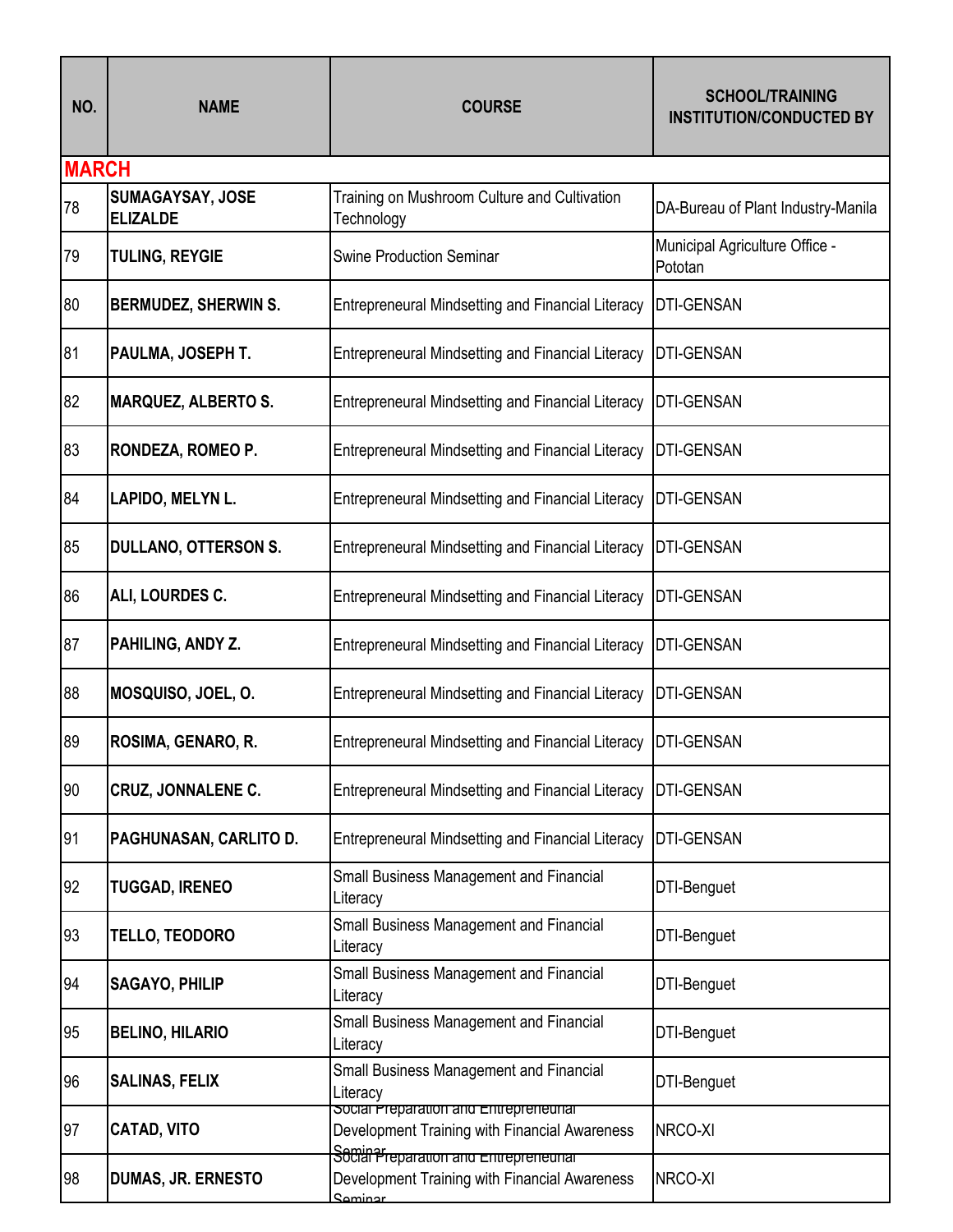| NO.          | <b>NAME</b>                | <b>COURSE</b>                                                                                                                     | <b>SCHOOL/TRAINING</b><br><b>INSTITUTION/CONDUCTED BY</b> |
|--------------|----------------------------|-----------------------------------------------------------------------------------------------------------------------------------|-----------------------------------------------------------|
| 99           | SON, JOSEPH                | social Preparation and Entrepreneurial<br>Development Training with Financial Awareness<br>Social Preparation and Entrepreneurial | NRCO-XI                                                   |
| 100          | <b>LUMANTA, BENGIE</b>     | Development Training with Financial Awareness                                                                                     | NRCO-XI                                                   |
| 101          | <b>SARDIDO, RUSSEL</b>     | Social Preparation and Entrepreneurial<br>Development Training with Financial Awareness<br>Socian Preparation and Entrepreneurial | NRCO-XI                                                   |
| 102          | PACILAN, PEARL DIA DEM     | Development Training with Financial Awareness<br>Social Preparation and Entrepreneurial                                           | NRCO-XI                                                   |
| 103          | <b>MAGAPE, RENANTE</b>     | Development Training with Financial Awareness<br>Social Preparation and Entrepreneurial                                           | NRCO-XI                                                   |
| 104          | SININING, JUNEKEY          | Development Training with Financial Awareness<br>Social Preparation and Entrepreneurial                                           | NRCO-XI                                                   |
| 105          | <b>CASTRO, JOHN RYAN</b>   | Development Training with Financial Awareness<br>Sominar reparation and Entrepreneurial                                           | NRCO-XI                                                   |
| 106          | <b>ANDOY, PETER DARUIS</b> | Development Training with Financial Awareness<br><b>Cominar</b>                                                                   | NRCO-XI                                                   |
| 107          | NACINOPA, ROMEO            | How to Start a Small Business and Business<br><b>Planning Formulation Orientation</b>                                             | DTI-Samar                                                 |
| 108          | <b>DEAN, ELMER</b>         | How to Start a Small Business and Business<br><b>Planning Formulation Orientation</b>                                             | <b>DTI-Samar</b>                                          |
| 109          | <b>HOMERES, MELCHOR</b>    | How to Start a Small Business and Business<br><b>Planning Formulation Orientation</b>                                             | DTI-Leyte                                                 |
| 110          | <b>FLORES, CHRISTOPHER</b> | Negosyo Seminar                                                                                                                   | DTI-Cebu                                                  |
| 111          | <b>OBAOB, MAURO</b>        | <b>Entrepreneurial Development Training</b>                                                                                       | DTI-Cebu & ECC                                            |
| 112          | <b>TOLOSA, OLIVER</b>      | <b>Small Business Management Training</b>                                                                                         | DTI-Pampanga                                              |
| 113          | <b>TOLENTINO, LAMUEL</b>   | <b>Small Business Management Training</b>                                                                                         | DTI-Pampanga                                              |
| 114          | RILLERA, ROGER SR.         | Social Preparation and Basic Productivity<br><b>Enhancement Training</b>                                                          | RTWPB 1                                                   |
| 115          | <b>OLANGA, JOSEPH</b>      | Social Preparation and Basic Productivity<br><b>Enhancement Training</b>                                                          | RTWPB 1                                                   |
| 116          | <b>DIAZ, EUGENE</b>        | Social Preparation and Basic Productivity<br><b>Enhancement Training</b>                                                          | RTWPB 1                                                   |
| 117          | <b>COLOMA, MARLON</b>      | Heavy Equipment Operation (Back Hoe Loader)<br>NC II                                                                              | Saint John Bosco College of<br>Northern Luzon             |
| 118          | PASCUA, LARRY              | Social Preparation and Basic Productivity<br><b>Enhancement Training</b>                                                          | RTWPB 1                                                   |
| <b>APRIL</b> |                            |                                                                                                                                   |                                                           |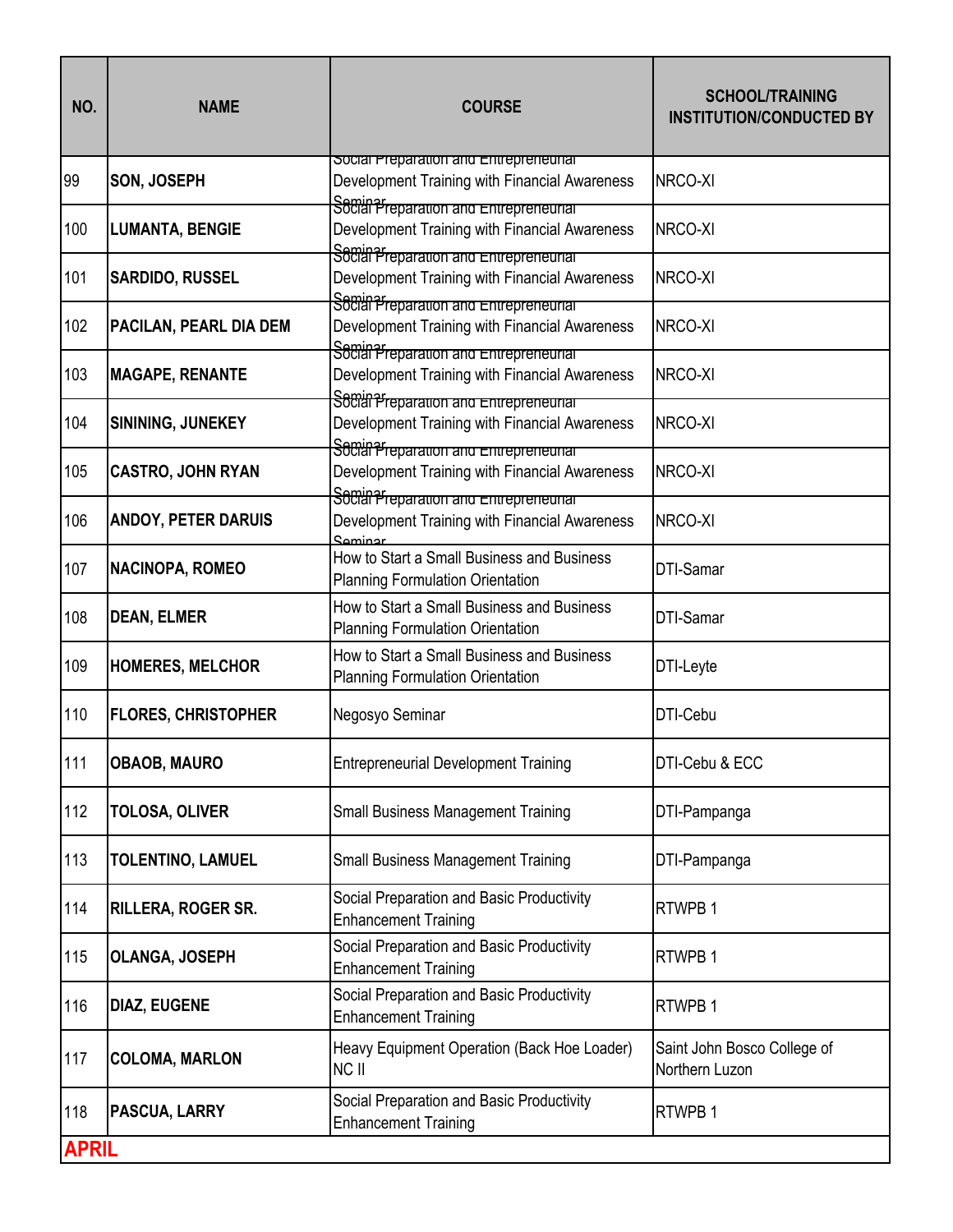| NO. | <b>NAME</b>                 | <b>COURSE</b>                                                | <b>SCHOOL/TRAINING</b><br><b>INSTITUTION/CONDUCTED BY</b> |
|-----|-----------------------------|--------------------------------------------------------------|-----------------------------------------------------------|
| 119 | <b>GASIT, JOENALL</b>       | Seminar on How to Start a Business and Simple<br>Bookkeeping | <b>DOST-NCR</b>                                           |
| 120 | <b>MAHILUM, RENANTE</b>     | Seminar on How to Start a Business and Simple<br>Bookkeeping | <b>DOST-NCR</b>                                           |
| 121 | QUERIJERO, NERISA U.        | Seminar on How to Start a Business and Simple<br>Bookkeeping | <b>DOST-NCR</b>                                           |
| 122 | PADUA, MARCELINO JR.        | Seminar on How to Start a Business and Simple<br>Bookkeeping | <b>DOST-NCR</b>                                           |
| 123 | <b>UBALDE, GINA B.</b>      | Seminar on How to Start a Business and Simple<br>Bookkeeping | <b>DOST-NCR</b>                                           |
| 124 | <b>CAPILOS, REY MARK</b>    | Seminar on How to Start a Business and Simple<br>Bookkeeping | <b>DOST-NCR</b>                                           |
| 125 | <b>DELOS ANGELES, DANTE</b> | Seminar on How to Start a Business and Simple<br>Bookkeeping | <b>DOST-NCR</b>                                           |
| 126 | <b>SEVILLA, ERICKSON</b>    | Seminar on How to Start a Business and Simple<br>Bookkeeping | <b>DOST-NCR</b>                                           |
| 127 | <b>CASTILLO, NELSON</b>     | Seminar on How to Start a Business and Simple<br>Bookkeeping | <b>DOST-NCR</b>                                           |
| 128 | <b>CAJALNE, ANTONIO</b>     | Seminar on How to Start a Business and Simple<br>Bookkeeping | <b>DOST-NCR</b>                                           |
| 129 | PACHO, RAUL G.              | Seminar on How to Start a Business and Simple<br>Bookkeeping | <b>DOST-NCR</b>                                           |
| 130 | PEDROSA, DIONESIO           | Seminar on How to Start a Business and Simple<br>Bookkeeping | <b>DOST-NCR</b>                                           |
| 131 | <b>OLMOGUEZ, LORENZO</b>    | Seminar on How to Start a Business and Simple<br>Bookkeeping | <b>DOST-NCR</b>                                           |
| 132 | ZAPATA, DULLRICH            | Seminar on How to Start a Business and Simple<br>Bookkeeping | DOST-NCR                                                  |
| 133 | <b>ACUIN, ROEL</b>          | Seminar on How to Start a Business and Simple<br>Bookkeeping | DOST-NCR                                                  |
| 134 | <b>BENIGA, ELVIS</b>        | Seminar on How to Start a Business and Simple<br>Bookkeeping | <b>DOST-NCR</b>                                           |
| 135 | <b>GARCIA, KARLO</b>        | Seminar on How to Start a Business and Simple<br>Bookkeeping | <b>DOST-NCR</b>                                           |
| 136 | <b>VICTORIO, JULIO</b>      | Seminar on How to Start a Business and Simple<br>Bookkeeping | DOST-NCR                                                  |
| 137 | <b>GUIAO, BREN</b>          | Seminar on How to Start a Business and Simple<br>Bookkeeping | DOST-NCR                                                  |
| 138 | <b>ABINES, ADOLFO</b>       | <b>Entrepreneurial Development Training</b>                  | OWWA-RO <sub>5</sub>                                      |
| 139 | <b>GARCIA, WILFREDO</b>     | <b>Entrepreneurial Development Training</b>                  | OWWA-RO <sub>5</sub>                                      |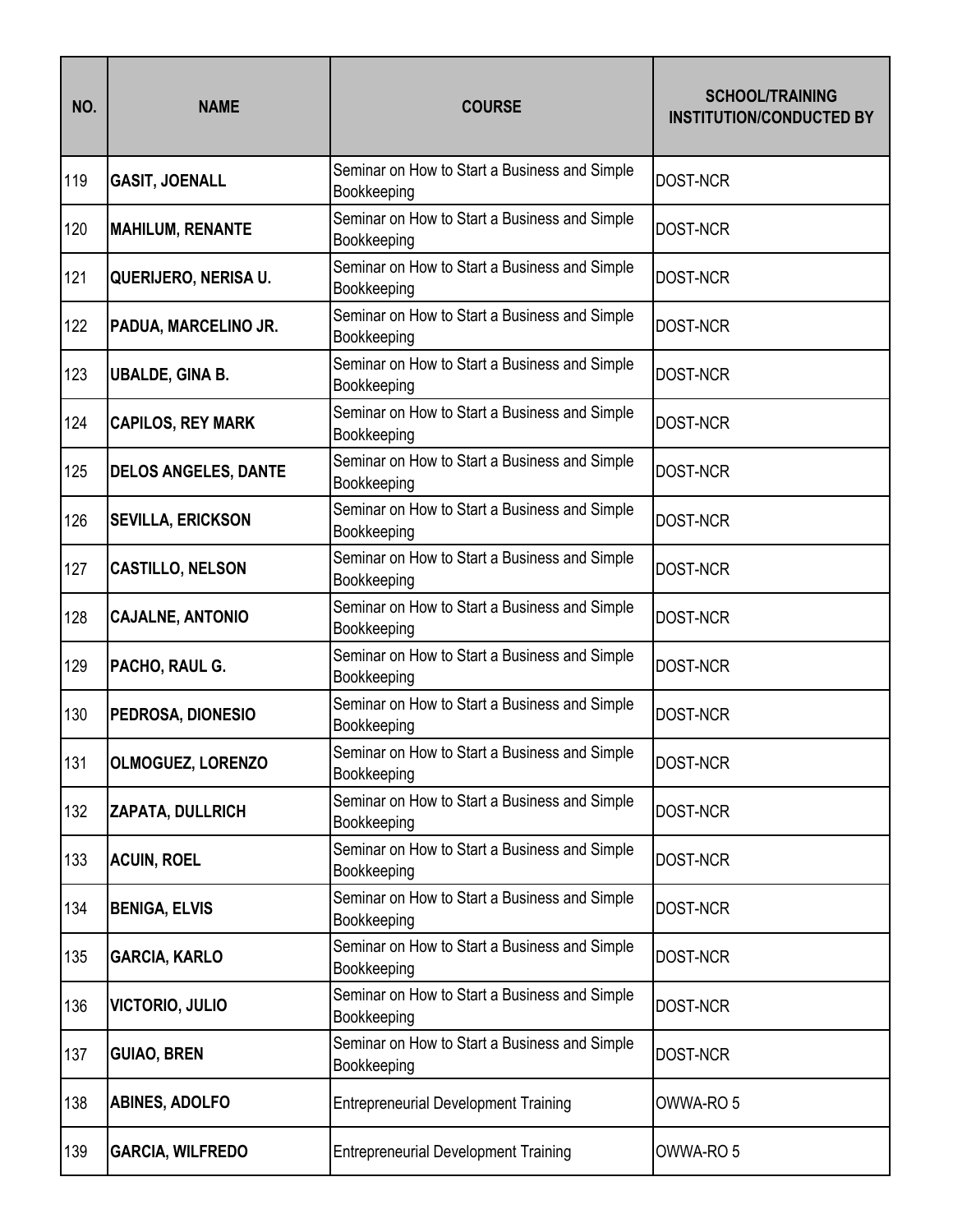| NO.        | <b>NAME</b>                | <b>COURSE</b>                                                                              | <b>SCHOOL/TRAINING</b><br><b>INSTITUTION/CONDUCTED BY</b>          |
|------------|----------------------------|--------------------------------------------------------------------------------------------|--------------------------------------------------------------------|
| 140        | <b>AGUISON, EINNOR</b>     | Seminar on Entrepreneurship                                                                | <b>DTI Bacolod City</b>                                            |
| 141        | JOSE, ISIDRO               | Seminar on Entrepreneurship                                                                | DTI Negosyo Center - Estancia                                      |
| 142        | <b>LUCILO, RYAN</b>        | <b>Enterprise Development Training</b>                                                     | OWWA-RO <sub>5</sub>                                               |
| 143        | <b>ESTABAYA, GARRY</b>     | <b>Basic Hog Raising Seminar</b>                                                           | South Sea Designs, Inc.                                            |
| 144        | <b>CIRILO, BACLAYON</b>    | <b>Entrepreneurial Development Training</b>                                                | DTI-Cebu & ECC                                                     |
| 145        | <b>TUMULAK, CHERRY MAE</b> | <b>Entrepreneurial Development Training</b>                                                | DTI-Cebu & ECC                                                     |
| 146        | <b>CANDADO, ALBERTO</b>    | <b>Entrepreneurial Development Training</b>                                                | DTI-Cebu & ECC                                                     |
| <b>MAY</b> |                            |                                                                                            |                                                                    |
| 147        | <b>DEMAGANTE, RICKY</b>    | How to Start a Small Business and Business<br>Planning Formulation Orientation/Hog Raising | DTI-Leyte/City Veterinary Office-<br><b>Tacloban City</b>          |
| 148        | <b>CALDA, REAGAN</b>       | How to Start a Small Business and Business<br><b>Planning Formulation Orientation</b>      | DTI-Leyte                                                          |
| 149        | <b>OBINGUAR, JAYSON</b>    | How to Start a Small Business and Business<br><b>Planning Formulation Orientation</b>      | DTI-Samar                                                          |
| 150        | <b>MENDOZA, ELIZA</b>      | How to Start a Small Business and Business<br><b>Planning Formulation Orientation</b>      | DTI-Leyte                                                          |
| 151        | PORTA, JERECHo             | How to Start a Small Business and Business<br><b>Planning Formulation Orientation</b>      | DTI-Leyte                                                          |
| 152        | NOBLE, J.C. ALVIN          | Seminar on Entrepreneurship                                                                | DTI Negosyo Center - Iloilo<br><b>Provincial Office</b>            |
| 153        | <b>TABAOSARES, ARNEL</b>   | Seminar on Entrepreneurship                                                                | DTI Negosyo Center - Iloilo<br><b>Provincial Office</b>            |
| 154        | ZAMORA, ALBERT             | Seminar on Entrepreneurship                                                                | DTI Negosyo Center - Iloilo<br><b>Provincial Office</b>            |
| 155        | <b>FACTON, CARLOS JR.</b>  | Seminar on Entrepreneurship                                                                | DTI Negosyo Center - Iloilo<br><b>Provincial Office</b>            |
| 156        | <b>JESURA, RYAN</b>        | Seminar on Entrepreneurship                                                                | DTI Negosyo Center - Negros<br><b>Occidental Provincial Office</b> |
| 157        | <b>LAGGUI, PEDROLITO</b>   | <b>Basic Productivity Enhancement Training</b>                                             | RTWPB-I                                                            |
| 158        | <b>TARLIT, REMBERTO</b>    | <b>Basic Productivity Enhancement Training</b>                                             | <b>RTWPB-I</b>                                                     |
| 159        | <b>MAPANAO, SEGUNDINO</b>  | <b>Basic Productivity Enhancement Training</b>                                             | <b>RTWPB-I</b>                                                     |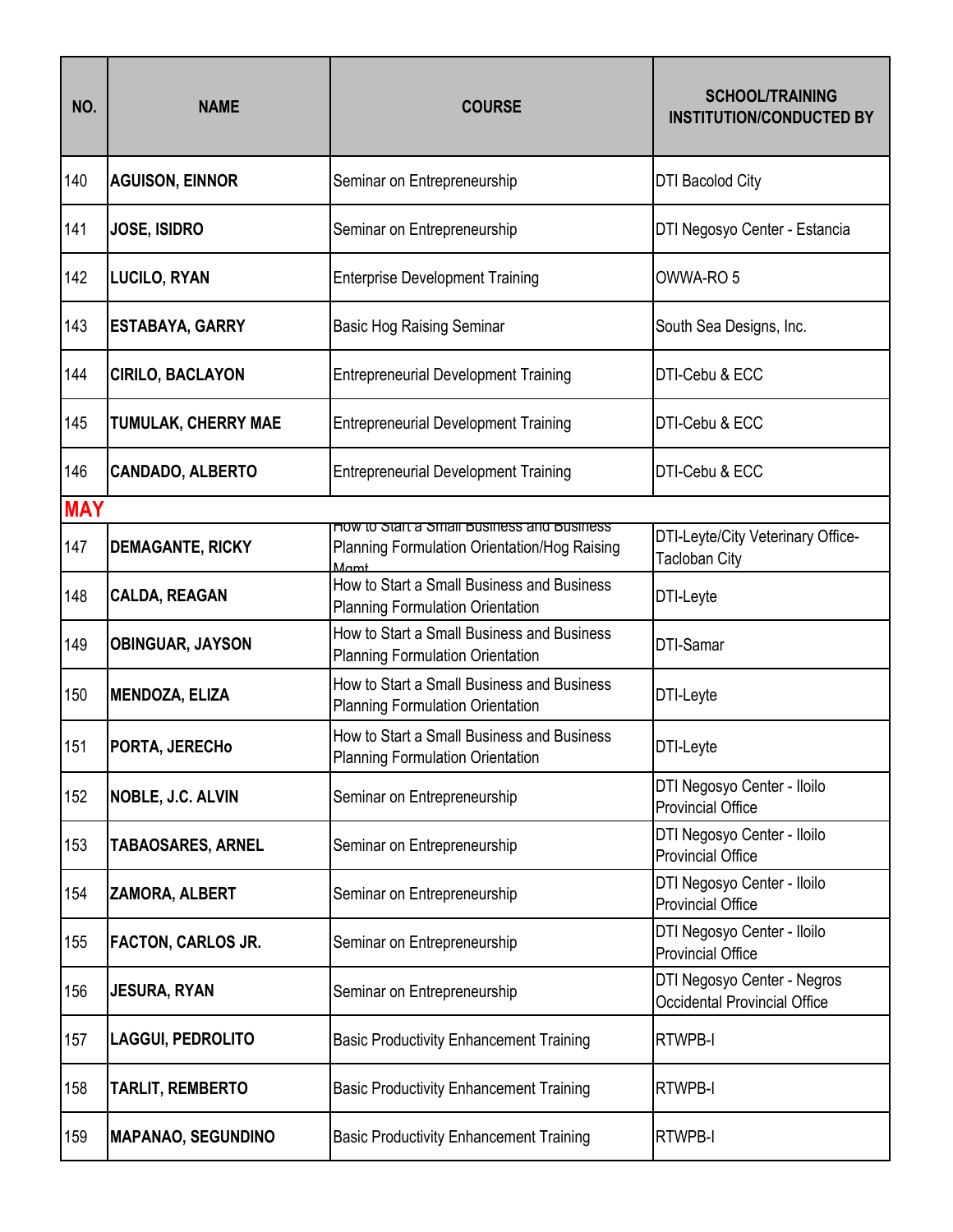| NO. | <b>NAME</b>                         | <b>COURSE</b>                                                                                | <b>SCHOOL/TRAINING</b><br><b>INSTITUTION/CONDUCTED BY</b> |
|-----|-------------------------------------|----------------------------------------------------------------------------------------------|-----------------------------------------------------------|
| 160 | <b>MANTES, PEDRO</b>                | <b>Enterprise Development Training</b>                                                       | OWWA-RO5                                                  |
| 161 | SUMAGAYSAY, JOSE<br><b>ELIZALDE</b> | Training o Mushroom Culture and Cultivation<br>Technology                                    | DA-Bureau of Plant Industry (Manila)                      |
| 162 | <b>FERNANDEZ, BERNARD</b>           | Seminar on How to Start a Business and Simple<br>Bookkeeping                                 | <b>DOST-NCR</b>                                           |
| 163 | <b>COLLADO, WILLIAM</b>             | Seminar on How to Start a Business and Simple<br>Bookkeeping                                 | <b>DOST-NCR</b>                                           |
| 164 | <b>SURALTA, JEREMIAS</b>            | Seminar on How to Start a Business and Simple<br>Bookkeeping                                 | <b>DOST-NCR</b>                                           |
| 165 | <b>MARIANO, HERMIS</b>              | Seminar on How to Start a Business and Simple<br>Bookkeeping                                 | <b>DOST-NCR</b>                                           |
| 166 | <b>LAMANILAO, NORBERTO</b>          | How to Start Your Own Business Enterprise                                                    | DTI-Agusan del Norte                                      |
| 167 | REALISTA, LEONARDA                  | How to Start Your Own Business Enterprise                                                    | DTI-Agusan del Norte                                      |
| 168 | PONIO, JONATHAN IAN                 | How to Start Your Own Business Enterprise                                                    | DTI-Agusan del Norte                                      |
| 169 | <b>GUARDO, STANLY</b>               | How to Start Your Own Business Enterprise                                                    | DTI-Agusan del Norte                                      |
| 170 | YALA, EDISON                        | How to Start Your Own Business Enterprise                                                    | DTI-Agusan del Norte                                      |
| 171 | <b>VIAJAR, NOEL</b>                 | How to Start Your Own Business Enterprise                                                    | DTI-Agusan del Norte                                      |
| 172 | ALCESO, CRESENTE, JR.               | How to Start Your Own Business Enterprise                                                    | DTI-Agusan del Norte                                      |
| 173 | TELLO, CERIACO, JR.                 | How to Start Your Own Business Enterprise                                                    | DTI-Agusan del Norte                                      |
| 174 | <b>DELA FUERTA, JHONE</b>           | How to Start Your Own Business Enterprise                                                    | DTI-Agusan del Norte                                      |
| 175 | <b>NALUGON, JEANNE</b>              | How to Start Your Own Business Enterprise                                                    | DTI-Agusan del Norte                                      |
| 176 | <b>TAGANAS, BOYET</b>               | How to Start Your Own Business Enterprise                                                    | DTI-Agusan del Norte                                      |
| 177 | <b>LEGO, RAMIL</b>                  | How to Start Your Own Business Enterprise                                                    | DTI-Agusan del Norte                                      |
| 178 | JUNATAS, JAY                        | Program Orientation, Entrepreneurial Devt.<br><b>Training and Financial Literacy</b>         | OWWA-RO13                                                 |
| 179 | CADELIÑA, JEROME                    | Social Preparation, ISTIV-BAYANIHAN, Financial<br>Literacy/Management and Simple Bookkeeping | RTWPB-X                                                   |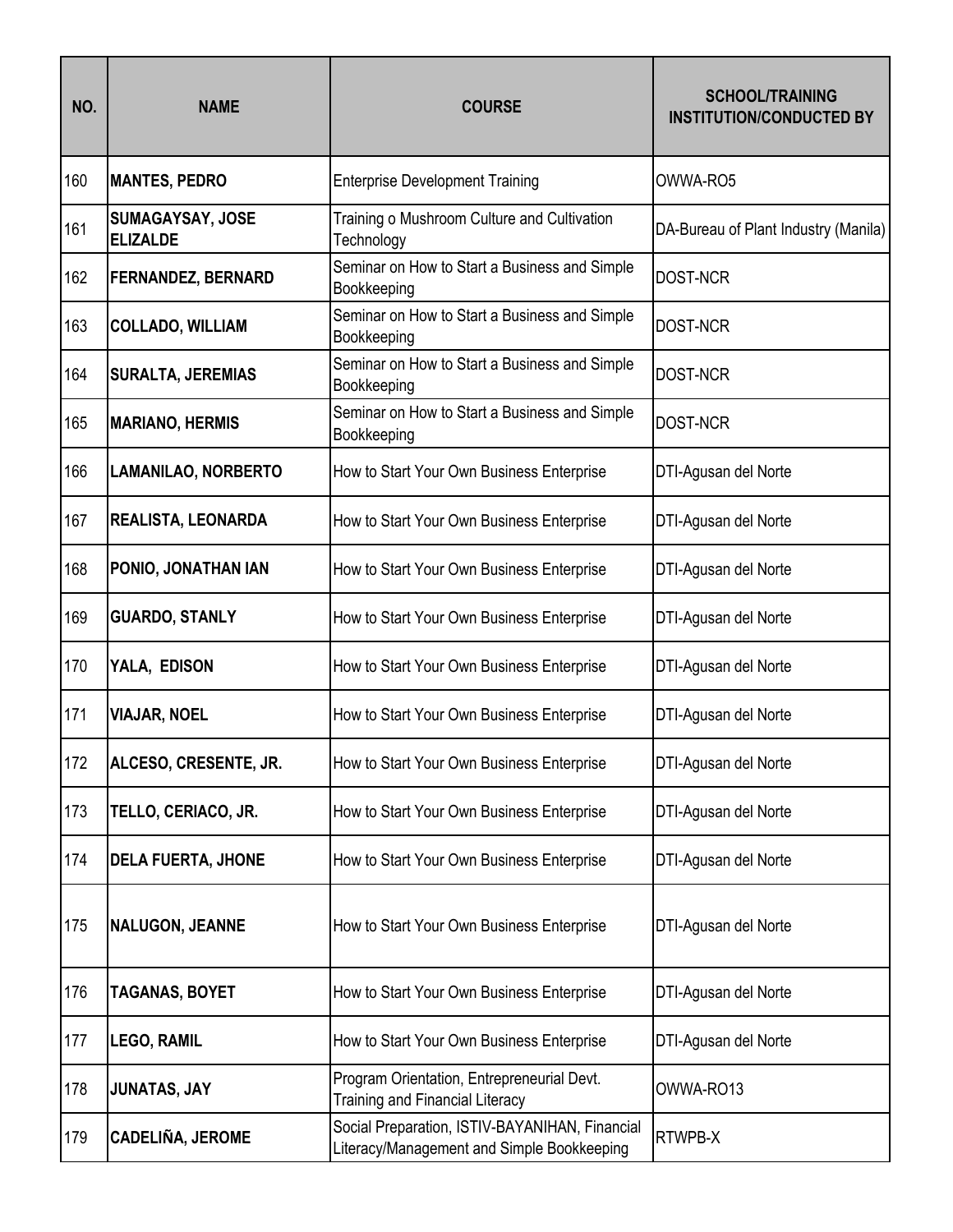| NO. | <b>NAME</b>                    | <b>COURSE</b>                                                                                | <b>SCHOOL/TRAINING</b><br><b>INSTITUTION/CONDUCTED BY</b> |
|-----|--------------------------------|----------------------------------------------------------------------------------------------|-----------------------------------------------------------|
| 180 | <b>LADORES, EDCEL</b>          | Social Preparation, ISTIV-BAYANIHAN, Financial<br>Literacy/Management and Simple Bookkeeping | RTWPB-X                                                   |
| 181 | <b>ARAIS, DIONISIO</b>         | Social Preparation, ISTIV-BAYANIHAN, Financial<br>Literacy/Management and Simple Bookkeeping | RTWPB-X                                                   |
| 182 | <b>BACAYAN, JHONEDEL</b>       | Social Preparation, ISTIV-BAYANIHAN, Financial<br>Literacy/Management and Simple Bookkeeping | RTWPB-X                                                   |
| 183 | <b>CENIZA, JEEMAR</b>          | Social Preparation, ISTIV-BAYANIHAN, Financial<br>Literacy/Management and Simple Bookkeeping | RTWPB-X                                                   |
| 184 | <b>ETCHON, JORIE</b>           | Social Preparation, ISTIV-BAYANIHAN, Financial<br>Literacy/Management and Simple Bookkeeping | RTWPB-X                                                   |
| 185 | <b>DOMBASE, MADILYN</b>        | Social Preparation, ISTIV-BAYANIHAN, Financial<br>Literacy/Management and Simple Bookkeeping | RTWPB-X                                                   |
| 186 | <b>IGLORIA, JEBSON</b>         | Social Preparation, ISTIV-BAYANIHAN, Financial<br>Literacy/Management and Simple Bookkeeping | RTWPB-X                                                   |
| 187 | PATAYON, JACKYVEN              | Social Preparation, ISTIV-BAYANIHAN, Financial<br>Literacy/Management and Simple Bookkeeping | RTWPB-X                                                   |
| 188 | <b>LUSTERIO, ROMMEL</b>        | Social Preparation, ISTIV-BAYANIHAN, Financial<br>Literacy/Management and Simple Bookkeeping | RTWPB-X                                                   |
| 189 | PAGARAN, ARIEL JOHN            | Social Preparation, ISTIV-BAYANIHAN, Financial<br>Literacy/Management and Simple Bookkeeping | RTWPB-X                                                   |
| 190 | <b>GALENDEZ, PAUL BENEDICT</b> | Social Preparation, ISTIV-BAYANIHAN, Financial<br>Literacy/Management and Simple Bookkeeping | RTWPB-X                                                   |
| 191 | PAYUSAN, RUDYARD               | Social Preparation, ISTIV-BAYANIHAN, Financial<br>Literacy/Management and Simple Bookkeeping | RTWPB-X                                                   |
| 192 | <b>ALVIOLA, KEENE ZERNAN</b>   | Social Preparation, ISTIV-BAYANIHAN, Financial<br>Literacy/Management and Simple Bookkeeping | RTWPB-X                                                   |
| 193 | <b>DADES, MARCELO</b>          | Social Preparation, ISTIV-BAYANIHAN, Financial<br>Literacy/Management and Simple Bookkeeping | RTWPB-X                                                   |
| 194 | <b>MEDEL, RENO</b>             | Social Preparation, ISTIV-BAYANIHAN, Financial<br>Literacy/Management and Simple Bookkeeping | <b>RTWPB-X</b>                                            |
| 195 | REALIZA, JOENARD               | Social Preparation, ISTIV-BAYANIHAN, Financial<br>Literacy/Management and Simple Bookkeeping | RTWPB-X                                                   |
| 196 | <b>MAGSINO, CHRISTOPHER</b>    | Seminar on Entrepreneurship                                                                  | DTI-Pampanga                                              |
| 197 | <b>SISON, REY ANN SANTOS</b>   | Seminar on Entrepreneurship                                                                  | DTI-Pampanga                                              |
| 198 | <b>DIONISIO, EDNA</b>          | Seminar on Entrepreneurship                                                                  | DTI-Pampanga                                              |
| 199 | <b>MARTIN, MA. LOURDES</b>     | Seminar on Entrepreneurship                                                                  | DTI-Pampanga                                              |
| 200 | <b>FACUN, DESIREE</b>          | Seminar on Entrepreneurship                                                                  | DTI-Pampanga                                              |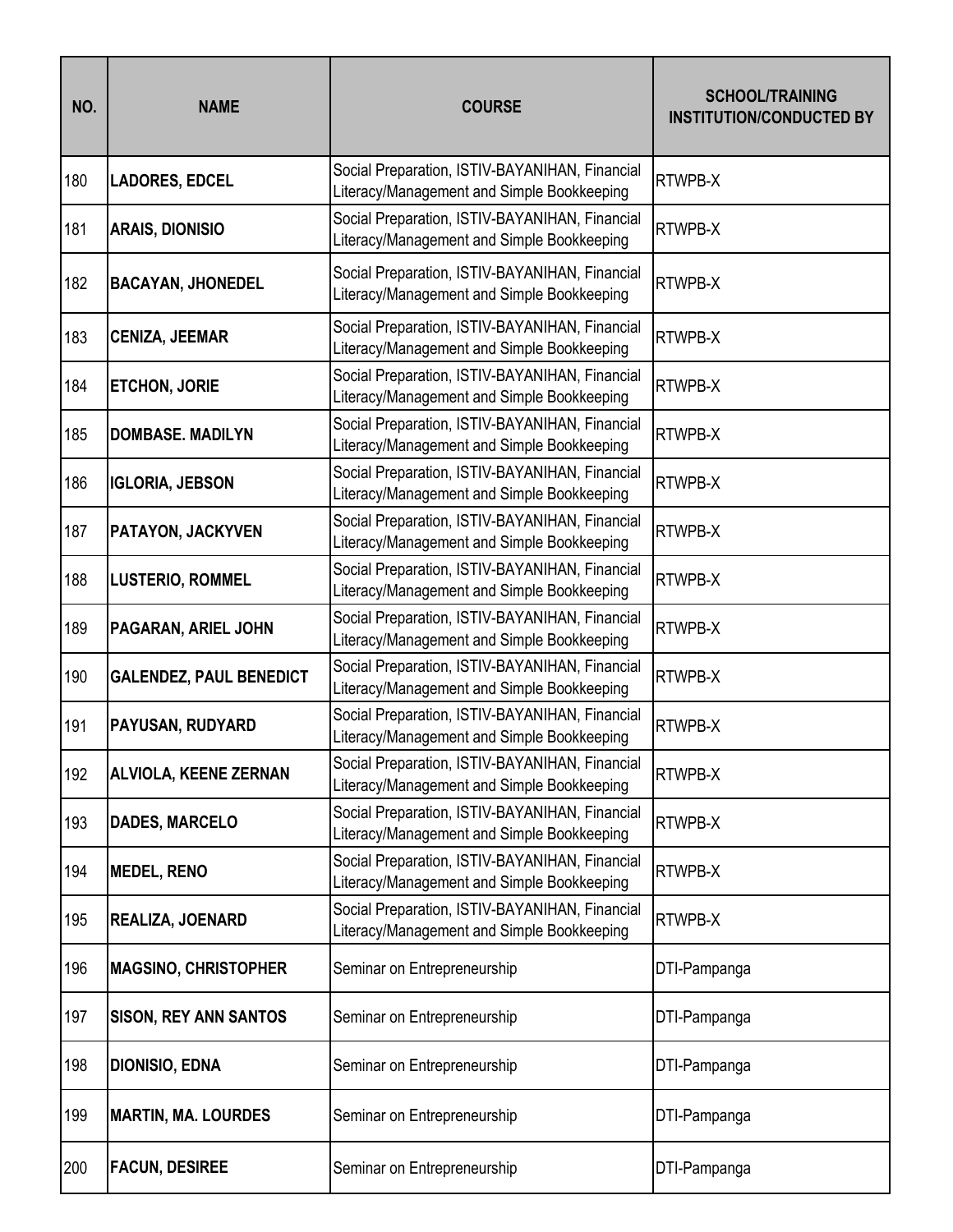| NO. | <b>NAME</b>                                | <b>COURSE</b>                                                                 | <b>SCHOOL/TRAINING</b><br><b>INSTITUTION/CONDUCTED BY</b> |
|-----|--------------------------------------------|-------------------------------------------------------------------------------|-----------------------------------------------------------|
| 201 | <b>CORPUZ, RHEALYN</b>                     | Seminar on Entrepreneurship                                                   | DTI-Pampanga                                              |
| 202 | <b>CAMUS, RANIE</b>                        | <b>Entrepreneurial Development Training</b>                                   | DTI-Cebu & ECC                                            |
| 203 | <b>CANE, EDUARDO T.</b>                    | <b>Entrepreneurial Development Training</b>                                   | DTI-Cebu & ECC                                            |
| 204 | <b>FAJARDO, RICHARD</b><br><b>ANDERSON</b> | <b>Entrepreneurial Development Training</b>                                   | DTI-Cebu & ECC                                            |
| 205 | <b>MAYBUENA, CHRISTIAN T.</b>              | <b>Entrepreneurial Development Training</b>                                   | DTI-Cebu & ECC                                            |
| 206 | PAJELLENO, ANTONIO Q.                      | <b>Entrepreneurial Development Training</b>                                   | DTI-Cebu & ECC                                            |
| 207 | <b>SENERPIDA, AIRISH A.</b>                | <b>Entrepreneurial Development Training</b>                                   | DTI-Cebu & ECC                                            |
| 208 | UY, JEROME M.                              | <b>Entrepreneurial Development Training</b>                                   | DTI-Cebu & ECC                                            |
| 209 |                                            | <b>VILLACENCIO, GODOFREDO O. Entrepreneurial Development Training</b>         | DTI-Cebu & ECC                                            |
| 210 | <b>VILLAFLOR, HERACLEO M.</b>              | <b>Entrepreneurial Development Training</b>                                   | DTI-Cebu & ECC                                            |
| 211 | VILLENO, JOEL H.                           | <b>Entrepreneurial Development Training</b>                                   | DTI-Cebu & ECC                                            |
| 212 | ZAFRA, JOSELIE                             | <b>Entrepreneurial Development Training</b>                                   | DTI-Cebu & ECC                                            |
| 213 | <b>GALABAY, ROSTEE IAN</b>                 | <b>Entrepreneurial Development Training</b>                                   | DTI-Cebu & ECC                                            |
| 214 | TANTAY, JHOMAR                             | <b>Entrepreneurial Development Training</b>                                   | DTI-Cebu & ECC                                            |
| 215 | <b>GADOR, ARNOR A.</b>                     | Social Preparation and Capacity Building on How<br>to start your own business | <b>DOST-IX</b>                                            |
| 216 | <b>CONSTANTINO, ALFREDO A. III</b>         | Social Preparation and Capacity Building on How<br>to start your own business | <b>DOST-IX</b>                                            |
| 217 | TORRES, MARITES N.                         | Social Preparation and Capacity Building on How<br>to start your own business | <b>DOST-IX</b>                                            |
| 218 | <b>ANTONIO, MONICO G.</b>                  | Social Preparation and Capacity Building on How<br>to start your own business | <b>DOST-IX</b>                                            |
| 219 | ADORA, TEODULO A.                          | Social Preparation and Capacity Building on How<br>to start your own business | <b>DOST-IX</b>                                            |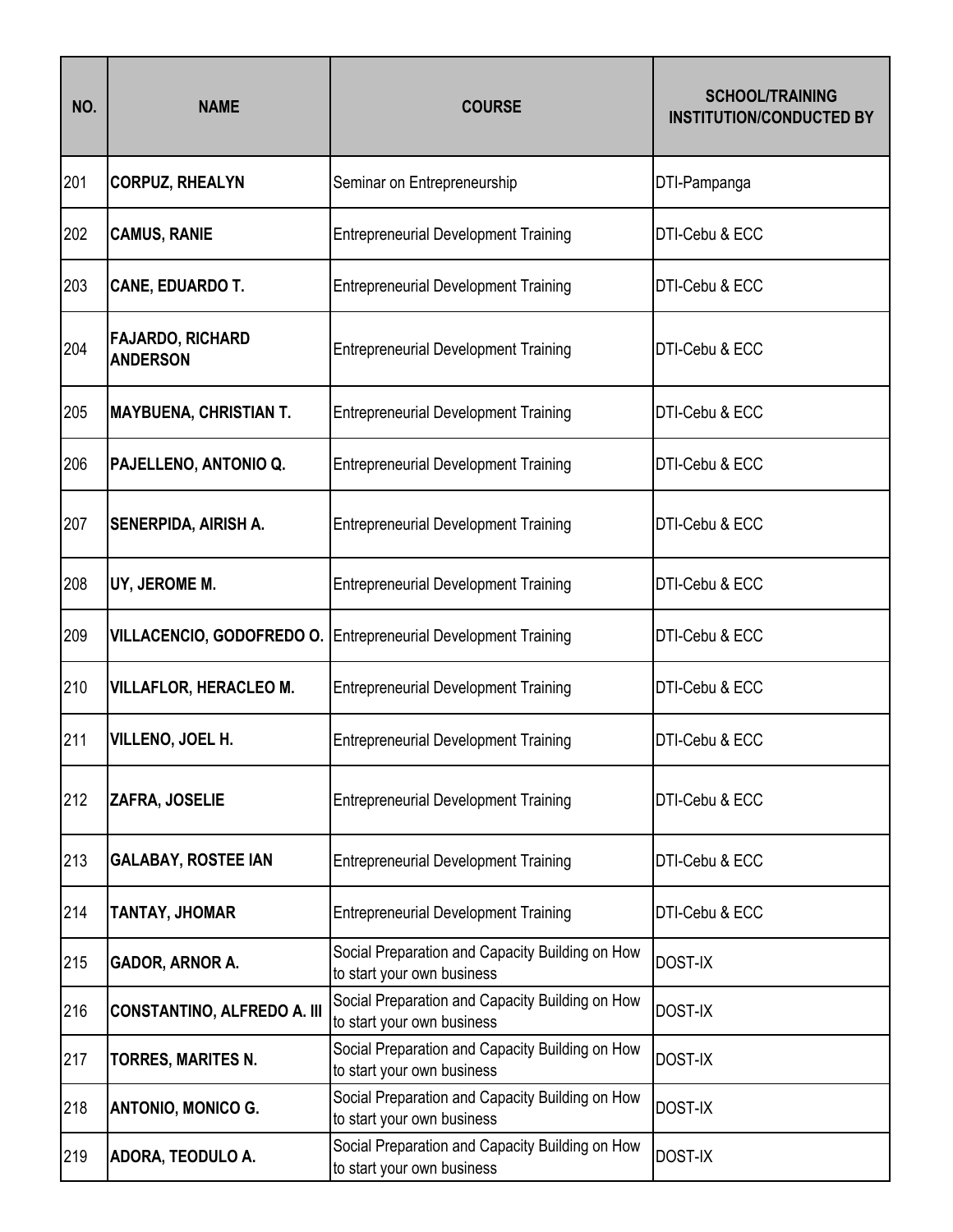| NO.         | <b>NAME</b>                      | <b>COURSE</b>                                                                 | <b>SCHOOL/TRAINING</b><br><b>INSTITUTION/CONDUCTED BY</b>  |
|-------------|----------------------------------|-------------------------------------------------------------------------------|------------------------------------------------------------|
| 220         | PALPAL-LATOC, JOYCELYN E.        | Social Preparation and Capacity Building on How<br>to start your own business | <b>DOST-IX</b>                                             |
| 221         | LAZARO, ISABELITO B.             | Social Preparation and Capacity Building on How<br>to start your own business | <b>DOST-IX</b>                                             |
| 222         | ABELLANA, JUCELLER B.            | Social Preparation and Capacity Building on How<br>to start your own business | <b>DOST-IX</b>                                             |
| 223         | <b>RAMOS, VLADIMIR Y.</b>        | Social Preparation and Capacity Building on How<br>to start your own business | <b>DOST-IX</b>                                             |
| 224         | <b>CORDOVA, ANANAVIC S.</b>      | Social Preparation and Capacity Building on How<br>to start your own business | <b>DOST-IX</b>                                             |
| 225         | <b>DOMINGO, OFELIA B.</b>        | Social Preparation and Capacity Building on How<br>to start your own business | <b>DOST-IX</b>                                             |
| 226         | ARELLANO, IVY S.                 | Social Preparation and Capacity Building on How<br>to start your own business | <b>DOST-IX</b>                                             |
| 227         | TRUMATA, KRISTONE MHAR E.        | Social Preparation and Capacity Building on How<br>to start your own business | <b>DOST-IX</b>                                             |
| 228         | JOAQUIN, SHERYL U.               | Social Preparation and Capacity Building on How<br>to start your own business | <b>DOST-IX</b>                                             |
| <b>JUNE</b> |                                  |                                                                               |                                                            |
| 229         | PEREZ, MYRISTHEL C.              | Entrepreneurial Mindsetting and Financial Literacy DTI-Gensan                 |                                                            |
| 230         | <b>DUMAPIAS, RICHARD C.</b>      | Entrepreneurial Mindsetting and Financial Literacy DTI-Gensan                 |                                                            |
| 231         | <b>CASINGCOY, GERALD D.</b>      | Entrepreneurial Mindsetting and Financial Literacy DTI-Gensan                 |                                                            |
| 232         | DESOYO, CRISTELA L.              | <b>Entrepreneurial Mindsetting and Financial Literacy</b>                     | <b>DTI-Gensan</b>                                          |
| 233         | DELA CRUZ, BERNARDO G.           | <b>Entrepreneurial Mindsetting and Financial Literacy</b>                     | DTI-Gensan                                                 |
| 234         | <b>LAGRIMAS, JOSEPH GLENN T.</b> | <b>Entrepreneurial Mindsetting and Financial Literacy</b>                     | DTI-Gensan                                                 |
| 235         | <b>WINSTON E. MANAYAN</b>        | Entrepreneurial Mindsetting and Financial Literacy DTI-Gensan                 |                                                            |
| 236         | TABALADILLO, RYAN M.             | <b>Entrepreneurial Mindsetting and Financial Literacy</b>                     | DTI-Gensan                                                 |
| 237         | <b>CASABUENA, ROMULO JR.</b>     | Seminar on How to Start a Business and Simple<br>Bookkeeping                  | DOST-NCR                                                   |
| 238         | <b>ABOBO, CIRILO II</b>          | <b>Embalmer's Course</b>                                                      | <b>GSP Embalmer's Training and</b><br><b>Review Center</b> |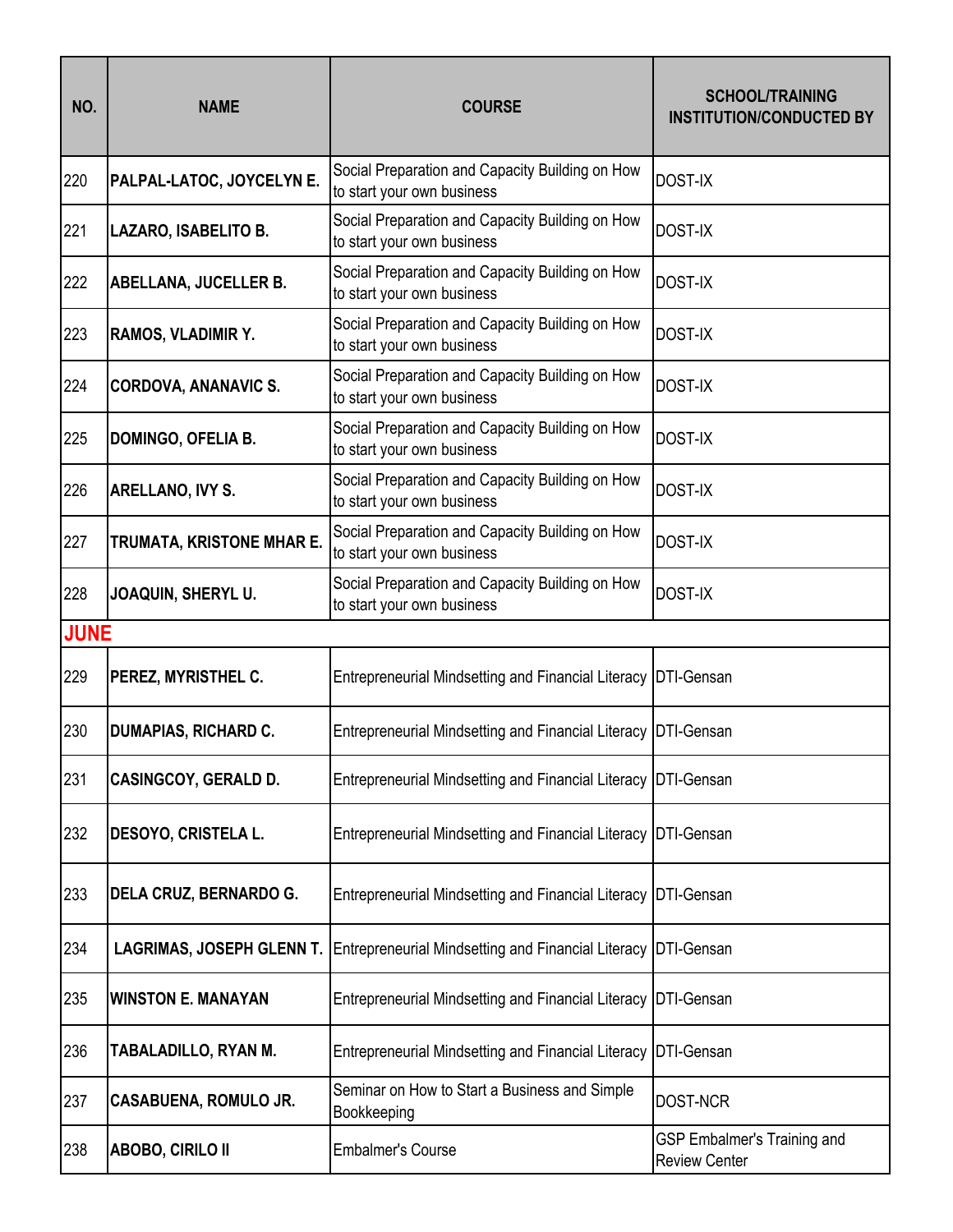| NO.         | <b>NAME</b>                     | <b>COURSE</b>                                                               | <b>SCHOOL/TRAINING</b><br><b>INSTITUTION/CONDUCTED BY</b> |
|-------------|---------------------------------|-----------------------------------------------------------------------------|-----------------------------------------------------------|
| 239         | <b>MORADO, ARMEL</b>            | Building and Wiring Installation & Maintenance                              | MFI Polytechnic Institute, Inc.                           |
| 240         | <b>TOLENTINO, MARLON JAY</b>    | <b>Small Business Management Training</b>                                   | DTI-Pampanga                                              |
| 241         | <b>APRECIO, JESSIE</b>          | <b>Basic Productivity Enhancement Training</b>                              | <b>RTWPB-I</b>                                            |
| 242         | ANDAYA, RODRIGO JR.             | <b>Basic Productivity Enhancement Training</b>                              | <b>RTWPB-I</b>                                            |
| 243         | <b>VILORIA, IGNACIO JR.</b>     | Small Business Management and Financial<br>Literacy                         | DTI-Benguet                                               |
| 244         | <b>COGAN, MELECIO</b>           | Small Business Management and Financial<br>Literacy                         | DTI-Benguet                                               |
| 245         | <b>MARTIN, FELIX</b>            | Small Business Management and Financial<br>Literacy                         | DTI-Benguet                                               |
| 246         | <b>ORIBELLO, CESAR</b>          | Small Business Management and Financial<br>Literacy                         | DTI-Benguet                                               |
| 247         | <b>SUBIDO, JOHN CHRISTOPHER</b> | <b>Small Business Management and Financial</b><br>Literacy                  | DTI-Benguet                                               |
| <b>JULY</b> |                                 |                                                                             |                                                           |
| 248         | <b>TERANIA, CHRISTIAN</b>       | <b>Entrepreneurship Seminar</b>                                             | DTI-Negosyo Center-Tigbauan, Iloilo                       |
| 249         | <b>MENDEZ, GLICERIO</b>         | Training on Livestock: The Organic Way                                      | DA-MIMAROPA (Mindoro)                                     |
| 250         | <b>PAMA, EDWIN</b>              | Seminar on Entrepreneurship                                                 | DTI Negosyo Center-Oton, Iloilo                           |
| 251         | <b>ABONALLA, ROMEO</b>          | Entrepreneurship Dev't Seminar and Financial<br>Literacy                    | DTI Negosyo Center-Roxas City,<br>Capiz                   |
| 252         | <b>ELEONOR GRACE L. CATUBAG</b> | Entrepreneurial Development Training on Small<br><b>Business Management</b> | NRCO-Region 2                                             |
| 253         | <b>JOMAR R. DELOS SANTOS</b>    | Entrepreneurial Development Training on Small<br><b>Business Management</b> | NRCO-Region 2                                             |
| 254         | <b>MARY AN P. CABUSI</b>        | Entrepreneurial Development Training on Small<br><b>Business Management</b> | NRCO-Region 2                                             |
| 255         | FELICISIMO P. DUGAY JR.         | Entrepreneurial Development Training on Small<br><b>Business Management</b> | NRCO-Region 2                                             |
| 256         | <b>LEON T. VILLASPIN III</b>    | Entrepreneurial Development Training on Small<br><b>Business Management</b> | NRCO-Region 2                                             |
| 257         | <b>ROEL M. PINTO</b>            | Entrepreneurial Development Training on Small<br><b>Business Management</b> | NRCO-Region 2                                             |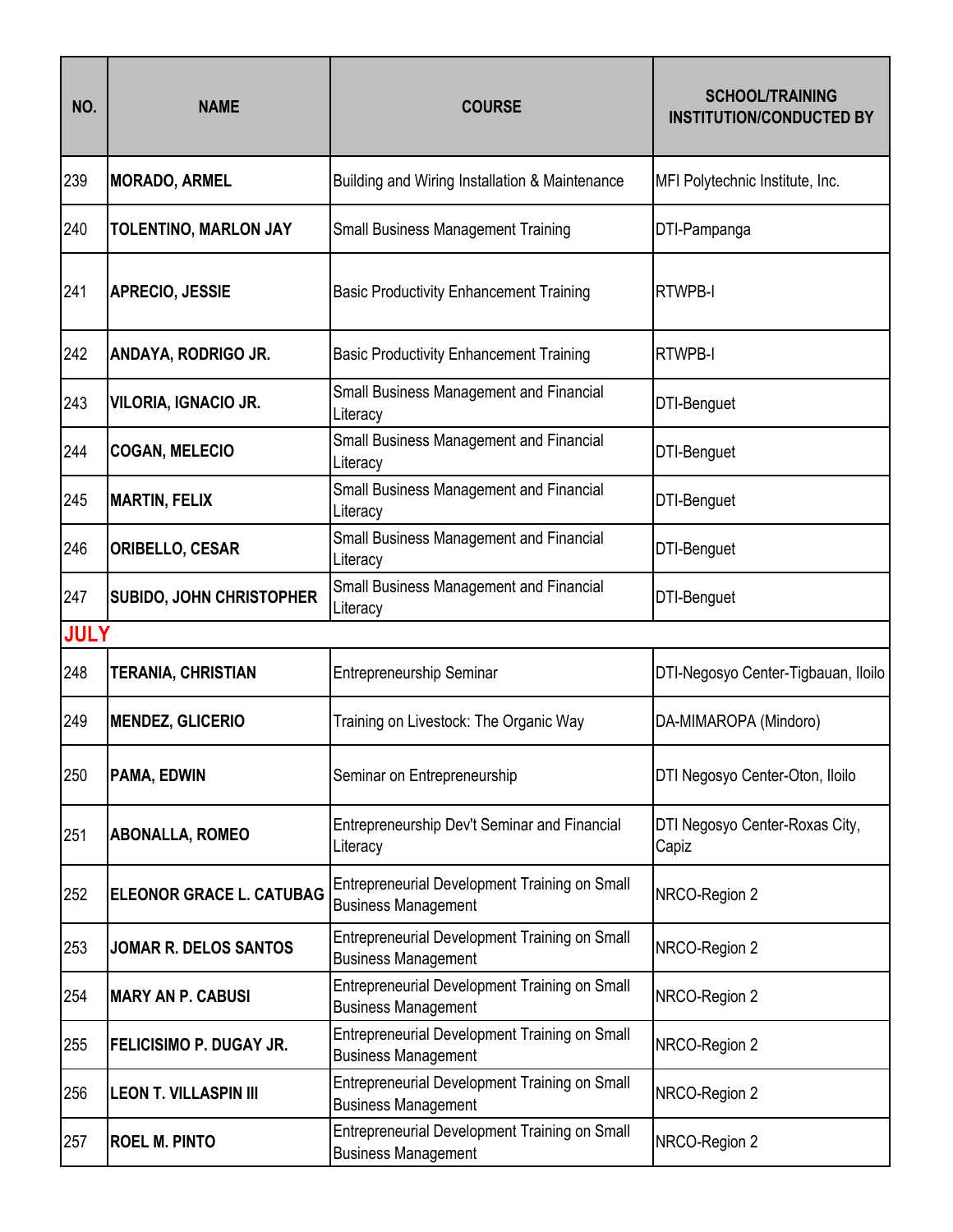| NO. | <b>NAME</b>                     | <b>COURSE</b>                                                                      | <b>SCHOOL/TRAINING</b><br><b>INSTITUTION/CONDUCTED BY</b> |
|-----|---------------------------------|------------------------------------------------------------------------------------|-----------------------------------------------------------|
| 258 | <b>HENCIANO B. PAGULAYAN</b>    | Entrepreneurial Development Training on Small<br><b>Business Management</b>        | NRCO-Region 2                                             |
| 259 | <b>TOMAS A. SILVA</b>           | Entrepreneurial Development Training on Small<br><b>Business Management</b>        | NRCO-Region 2                                             |
| 260 | <b>JOVITO A. TACCAD</b>         | Entrepreneurial Development Training on Small<br><b>Business Management</b>        | NRCO-Region 2                                             |
| 261 | <b>GARDO P. UBIÑA</b>           | Entrepreneurial Development Training on Small<br><b>Business Management</b>        | NRCO-Region 2                                             |
| 262 | <b>GILBERT C. RODRIGUEZ</b>     | Entrepreneurial Development Training on Small<br><b>Business Management</b>        | NRCO-Region 2                                             |
| 263 | <b>ROGELIO M. BULAN</b>         | Entrepreneurial Development Training on Small<br><b>Business Management</b>        | NRCO-Region 2                                             |
| 264 | <b>BONGABONG, MICHELLE</b>      | Social Preparation, ISTIV- BAYANIHAN, Financial<br>Literacy and Simple Bookkeeping | <b>ECC-RTWPB</b>                                          |
| 265 | <b>CABUROG, RICARDO JR.</b>     | Social Preparation, ISTIV- BAYANIHAN, Financial<br>Literacy and Simple Bookkeeping | <b>ECC-RTWPB</b>                                          |
| 266 | PALACIO, TITO                   | Social Preparation, ISTIV- BAYANIHAN, Financial<br>Literacy and Simple Bookkeeping | <b>ECC-RTWPB</b>                                          |
| 267 | <b>CENTINO, MARK IAN</b>        | Social Preparation, ISTIV- BAYANIHAN, Financial<br>Literacy and Simple Bookkeeping | <b>ECC-RTWPB</b>                                          |
| 268 | <b>LABADAN, MARLON</b>          | Social Preparation, ISTIV- BAYANIHAN, Financial<br>Literacy and Simple Bookkeeping | <b>ECC-RTWPB</b>                                          |
| 269 | PACUDAN, JAY MARLO              | Social Preparation, ISTIV- BAYANIHAN, Financial<br>Literacy and Simple Bookkeeping | <b>ECC-RTWPB</b>                                          |
| 270 | <b>ALMONIA, JOHN AKREYFIELD</b> | Social Preparation, ISTIV- BAYANIHAN, Financial<br>Literacy and Simple Bookkeeping | <b>ECC-RTWPB</b>                                          |
| 271 | <b>VIDAL, ADONIS</b>            | Social Preparation, ISTIV- BAYANIHAN, Financial<br>Literacy and Simple Bookkeeping | <b>ECC-RTWPB</b>                                          |
| 272 | <b>ANDOL, GEMMA</b>             | Social Preparation, ISTIV- BAYANIHAN, Financial<br>Literacy and Simple Bookkeeping | <b>ECC-RTWPB</b>                                          |
| 273 | <b>DAHANG, JUBERT</b>           | Social Preparation, ISTIV- BAYANIHAN, Financial<br>Literacy and Simple Bookkeeping | <b>ECC-RTWPB</b>                                          |
| 274 | <b>FORTU, EDEL</b>              | <b>Small Business Management Training</b>                                          | ECC-REU 4A                                                |
| 275 | <b>BASILAN, DARIO</b>           | Seminar on Entrepreneurship                                                        | DTI Negosyo Center - Miag-ao                              |
| 276 | DOOMA, DAREY                    | Seminar on Entrepreneurship                                                        | DTI Negosyo Center - Sara                                 |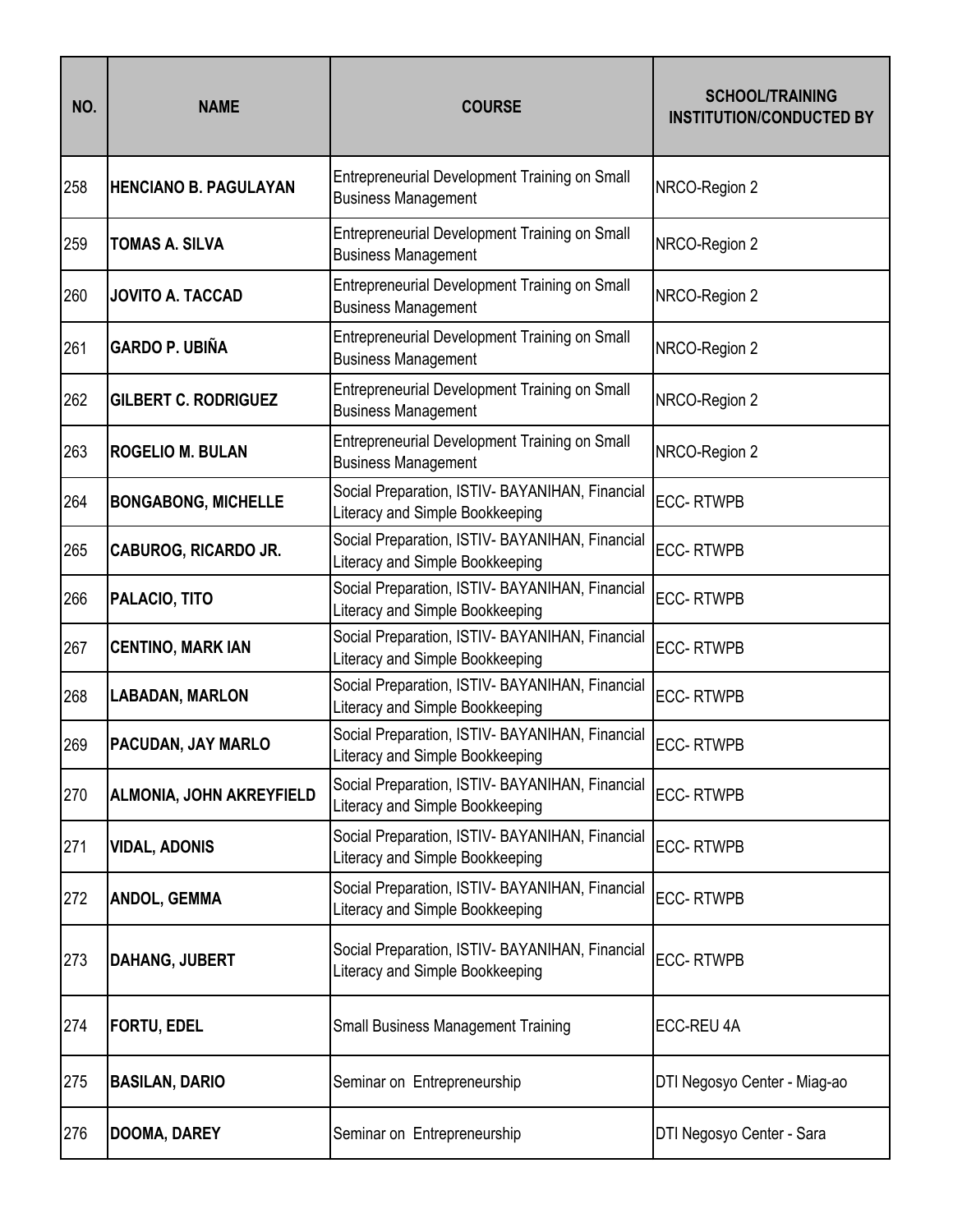| NO. | <b>NAME</b>                 | <b>COURSE</b>                                                | <b>SCHOOL/TRAINING</b><br><b>INSTITUTION/CONDUCTED BY</b> |
|-----|-----------------------------|--------------------------------------------------------------|-----------------------------------------------------------|
| 277 | <b>RICO,CESAR</b>           | Seminar on How to Start a Business and Simple<br>Bookkeeping | <b>DOST-NCR</b>                                           |
| 278 | <b>CABUG, DANTE</b>         | Seminar on How to Start a Business and Simple<br>Bookkeeping | <b>DOST-NCR</b>                                           |
| 279 | <b>PINO, DIONISIO</b>       | Seminar on How to Start a Business and Simple<br>Bookkeeping | <b>DOST-NCR</b>                                           |
| 280 | <b>PARCO, GEOFFREY</b>      | Seminar on How to Start a Business and Simple<br>Bookkeeping | <b>DOST-NCR</b>                                           |
| 281 | <b>DAMASO, ALEXANDER</b>    | Seminar on How to Start a Business and Simple<br>Bookkeeping | <b>DOST-NCR</b>                                           |
| 282 | <b>BERNALES, RENE</b>       | Seminar on How to Start a Business and Simple<br>Bookkeeping | <b>DOST-NCR</b>                                           |
| 283 | <b>SANTOS, BLESILDA</b>     | Seminar on How to Start a Business and Simple<br>Bookkeeping | <b>DOST-NCR</b>                                           |
| 284 | <b>DIOSOGAN, MARIANITO</b>  | Seminar on How to Start a Business and Simple<br>Bookkeeping | <b>DOST-NCR</b>                                           |
| 285 | <b>ESCRIBAL, SONNY</b>      | Seminar on How to Start a Business and Simple<br>Bookkeeping | <b>DOST-NCR</b>                                           |
| 286 | <b>BUENAVENTURA, EDWARD</b> | Seminar on How to Start a Business and Simple<br>Bookkeeping | <b>DOST-NCR</b>                                           |
| 287 | PABIA, ALLEN                | Seminar on How to Start a Business and Simple<br>Bookkeeping | <b>DOST-NCR</b>                                           |
| 288 | <b>TORRES, WILLIAM</b>      | Seminar on How to Start a Business and Simple<br>Bookkeeping | <b>DOST-NCR</b>                                           |
| 289 | <b>REGACHUELO, NOUE</b>     | Seminar on How to Start a Business and Simple<br>Bookkeeping | DOST-NCR                                                  |
| 290 | PERALTA, DANILO             | Seminar on How to Start a Business and Simple<br>Bookkeeping | DOST-NCR                                                  |
| 291 | <b>CADIMAS, JERABEL</b>     | Seminar on How to Start a Business and Simple<br>Bookkeeping | DOST-NCR                                                  |
| 292 | <b>ARTUGUE, JESUSAN</b>     | Seminar on How to Start a Business and Simple<br>Bookkeeping | <b>DOST-NCR</b>                                           |
| 293 | HAZ, JOCELYN                | Seminar on How to Start a Business and Simple<br>Bookkeeping | DOST-NCR                                                  |
| 294 | <b>CRISTINO, HENRY</b>      | Seminar on How to Start a Business and Simple<br>Bookkeeping | DOST-NCR                                                  |
| 295 | <b>SIERRA, MARITES</b>      | Seminar on How to Start a Business and Simple<br>Bookkeeping | DOST-NCR                                                  |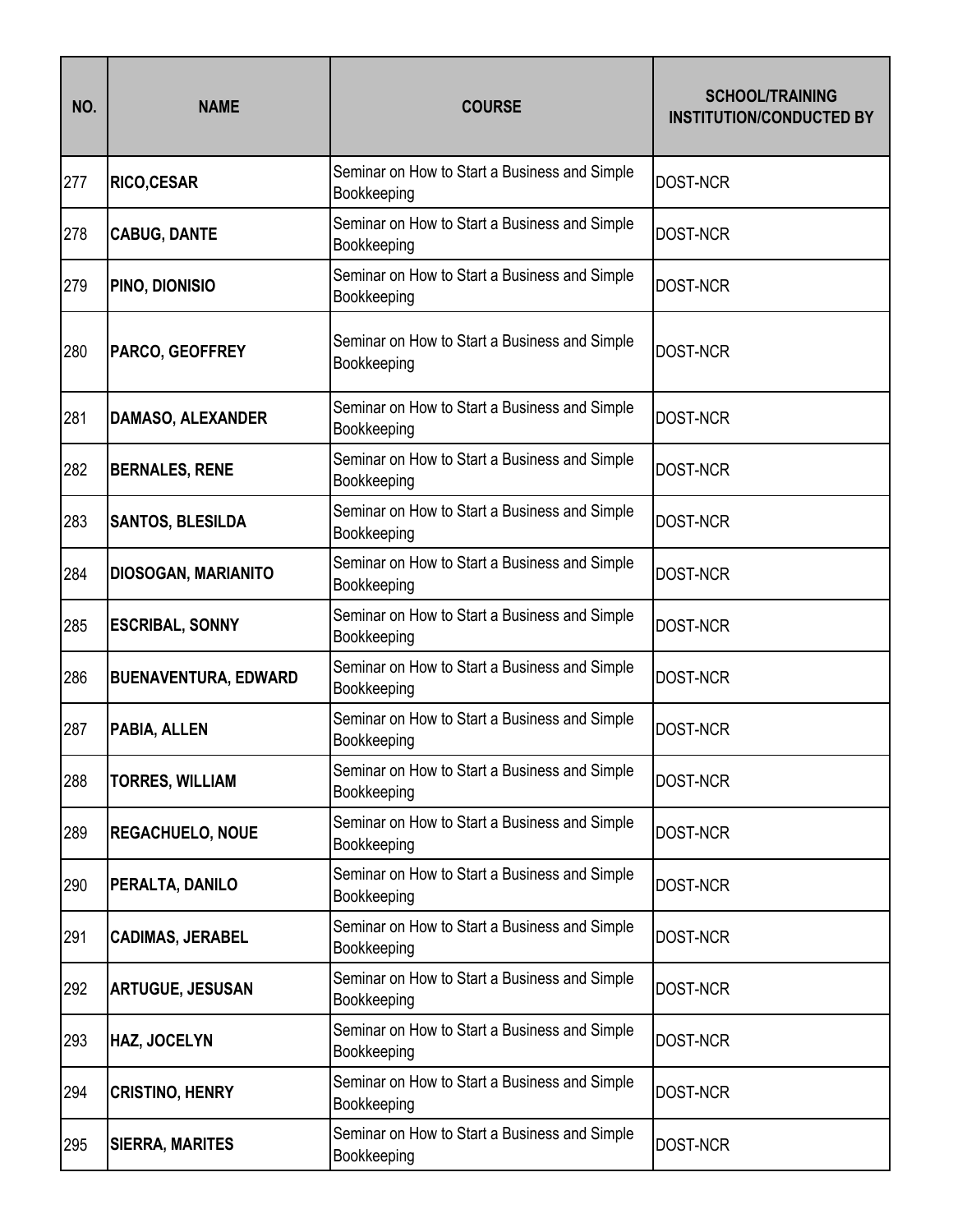| NO. | <b>NAME</b>                                 | <b>COURSE</b>                                                                           | <b>SCHOOL/TRAINING</b><br><b>INSTITUTION/CONDUCTED BY</b> |
|-----|---------------------------------------------|-----------------------------------------------------------------------------------------|-----------------------------------------------------------|
| 296 | <b>GUZMAN, ALFREDO</b>                      | Seminar on How to Start a Business and Simple<br>Bookkeeping                            | <b>DOST-NCR</b>                                           |
| 297 | <b>ABEJUELA, RONALD</b>                     | Seminar on How to Start a Business and Simple<br>Bookkeeping                            | <b>DOST-NCR</b>                                           |
| 298 | <b>LAGMAN, WILLIAM</b>                      | Seminar on How to Start a Business and Simple<br>Bookkeeping                            | <b>DOST-NCR</b>                                           |
| 299 | <b>TEODORO, SEVERINO</b>                    | Seminar on How to Start a Business and Simple<br>Bookkeeping                            | <b>DOST-NCR</b>                                           |
| 300 | <b>DE VERA, REY</b>                         | Seminar on How to Start a Business and Simple<br>Bookkeeping                            | <b>DOST-NCR</b>                                           |
| 301 | <b>LAURENTE, IRISH MAY</b>                  | Seminar on How to Start a Business and Simple<br>Bookkeeping                            | <b>DOST-NCR</b>                                           |
| 302 | <b>DAVID, FRANCISCO</b>                     | Seminar on How to Start a Business and Simple<br>Bookkeeping                            | DOST-NCR                                                  |
| 303 | <b>RAFALES, ALCRIS</b>                      | Seminar on How to Start a Business and Simple<br>Bookkeeping                            | <b>DOST-NCR</b>                                           |
| 304 | PONDO, GLENN                                | Seminar on How to Start a Business and Simple<br>Bookkeeping                            | <b>DOST-NCR</b>                                           |
| 305 | <b>TOLEN, ALVIN</b>                         | Seminar on How to Start a Business and Simple<br>Bookkeeping                            | <b>DOST-NCR</b>                                           |
| 306 | <b>BUSTRILLOS, JAYSON</b>                   | Seminar on How to Start a Business and Simple<br>Bookkeeping                            | DOST-NCR                                                  |
| 307 | <b>SALAZAR, RAMIL</b><br><b>CHRISTOPHER</b> | Seminar on How to Start a Business and Simple<br>Bookkeeping                            | <b>DOST-NCR</b>                                           |
| 308 | <b>CONCEPCION, JERICO</b>                   | Seminar on How to Start a Business and Simple<br>Bookkeeping                            | DOST-NCR                                                  |
| 309 | <b>SITCHON, DIMIE</b>                       | Seminar on How to Start a Business and Simple<br>Bookkeeping                            | DOST-NCR                                                  |
| 310 | <b>SAJUL, RANDY</b>                         | Seminar on How to Start a Business and Simple<br>Bookkeeping                            | DOST-NCR                                                  |
| 311 | <b>DUENAS, ANTONIO C.</b>                   | <b>Entrepreneurial Development Training and Small</b><br><b>Business Mgmt. Training</b> | DTI-Maasin                                                |
| 312 | RIN, ROGELIO Y.                             | <b>Entrepreneurial Development Training and Small</b><br><b>Business Mgmt. Training</b> | DTI-Maasin                                                |
| 313 | PORCA, LEO O.                               | <b>Entrepreneurial Development Training and Small</b><br><b>Business Mgmt. Training</b> | DTI-Maasin                                                |
| 314 | <b>SERDAN, JOEL E.</b>                      | Entrepreneurial Development Training and Small<br><b>Business Mgmt. Training</b>        | DTI-Maasin                                                |
| 315 | <b>CABARRUBIAS, ERIC B.</b>                 | <b>Entrepreneurial Development Training and Small</b><br><b>Business Mgmt. Training</b> | DTI-Maasin                                                |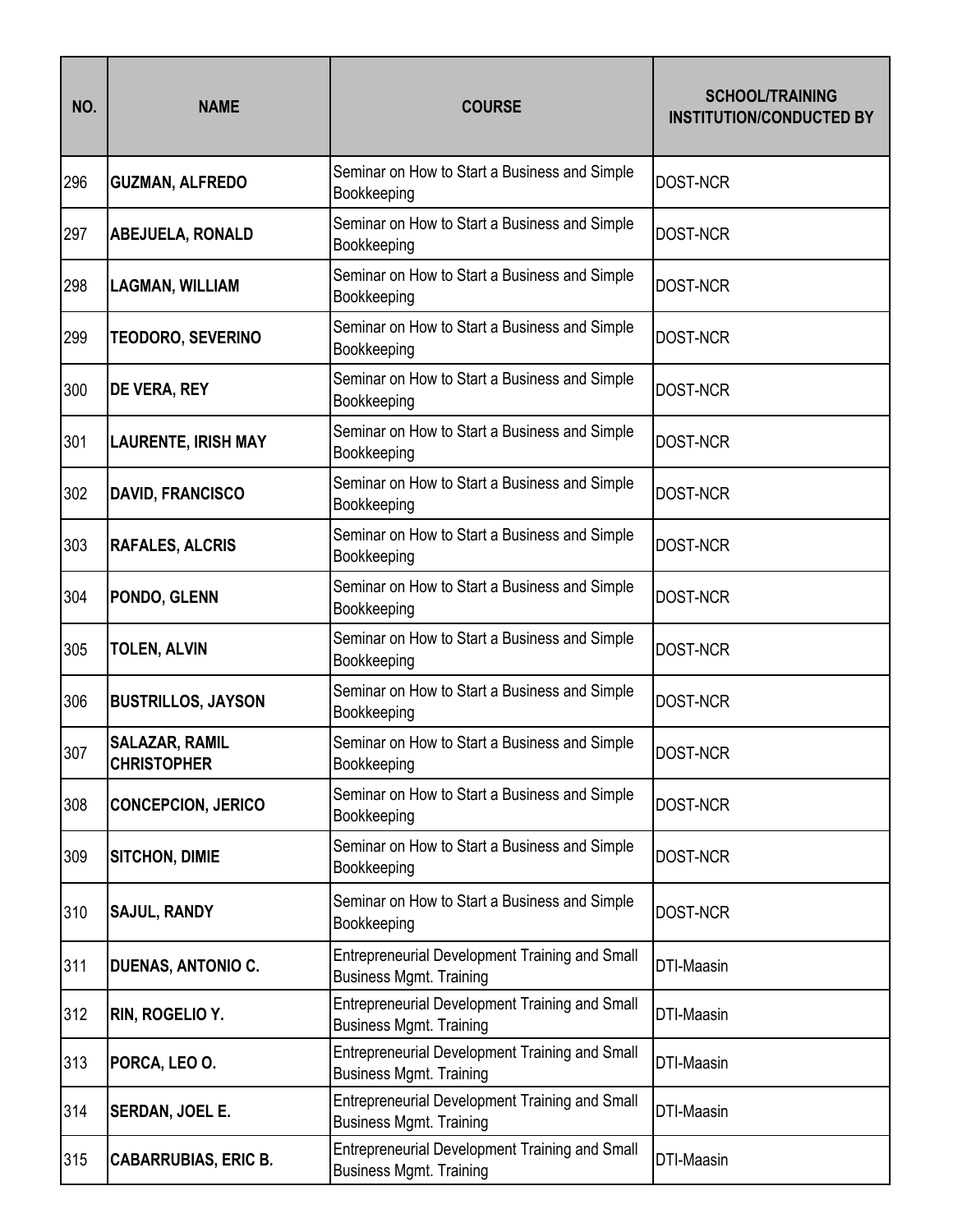| NO. | <b>NAME</b>                  | <b>COURSE</b>                                                                                                                                              | <b>SCHOOL/TRAINING</b><br><b>INSTITUTION/CONDUCTED BY</b> |
|-----|------------------------------|------------------------------------------------------------------------------------------------------------------------------------------------------------|-----------------------------------------------------------|
| 316 | LUCINO, IGNACIO E. JR.       | <b>Entrepreneurial Development Training and Small</b><br><b>Business Mgmt. Training</b>                                                                    | DTI-Maasin                                                |
| 317 | <b>GABISAN, RANDY O.</b>     | <b>Entrepreneurial Development Training and Small</b><br><b>Business Mgmt. Training</b>                                                                    | DTI-Maasin                                                |
| 318 | <b>AGUILAR, NICODEMUS C.</b> | <b>Entrepreneurial Development Training and Small</b><br><b>Business Mgmt. Training</b>                                                                    | DTI-Maasin                                                |
| 319 | JONES, ROY JASON P.          | Entrepreneurial Development Training and Small<br><b>Business Mgmt. Training</b>                                                                           | <b>DTI-Maasin</b>                                         |
| 320 | PEDUCHE, HEHERSON A.         | <b>Entrepreneurial Development Training and Small</b><br><b>Business Mgmt. Training</b>                                                                    | DTI-Maasin                                                |
| 321 | FERNANDEZ, MARJON F.         | <b>Entrepreneurial Development Training and Small</b><br><b>Business Mgmt. Training</b>                                                                    | DTI-Maasin                                                |
| 322 | <b>CORTINA, REYNALDO B.</b>  | <b>Entrepreneurial Development Training and Small</b><br><b>Business Mgmt. Training</b>                                                                    | DTI-Maasin                                                |
| 323 | <b>BAUTISTA, MARILOU</b>     | Social Preparation and Entrepreneurial<br>Development Training on Small Business with<br><b>Financial Awareness Seminar</b>                                | <b>NRCO XI</b>                                            |
| 324 | <b>MARTINEZ, JONATHAN</b>    | social Preparation and Entrepreneurial<br>Development Training on Small Business with                                                                      | <b>NRCO XI</b>                                            |
| 325 | PUNA, AIZA                   | <b>Eingariel Awarnon and Entrepreneurial</b><br>Development Training on Small Business with                                                                | <b>NRCO XI</b>                                            |
| 326 | <b>VEROY, NILO</b>           | Eisaariel Awarnon and Entrepreneurian<br>Development Training on Small Business with<br>Einancial Awarangee Saminar                                        | <b>NRCO XI</b>                                            |
| 327 | <b>MOJICA, ROMEL</b>         | Social Preparation and Entrepreneurial<br>Development Training on Small Business with<br><b>Financial Awareness Seminar</b>                                | NRCO XI                                                   |
| 328 | <b>GANEZO, ALEX</b>          | Social Preparation and Entrepreneurial<br>Development Training on Small Business with                                                                      | <b>NRCO XI</b>                                            |
| 329 | <b>SEVILLE, EBOR</b>         | Financial Awareness Seminar<br>Social Preparation and Entrepreneurial<br>Development Training on Small Business with                                       | NRCO XI                                                   |
| 330 | ROSALES, AGRIPINO JR.        | Financial Awareness Seminar<br>Social Preparation and Entrepreneurial<br>Development Training on Small Business with                                       | NRCO XI                                                   |
| 331 | PARDO, EDWIN                 | Einancial Awareness Seminar<br>Social Preparation and Entrepreneurial<br>Development Training on Small Business with                                       | NRCO XI                                                   |
| 332 | <b>CUESTA, ARNOLFO JR.</b>   | Financial Awareness Seminar<br>Social Preparation and Entrepreneurial<br>Development Training on Small Business with                                       | NRCO XI                                                   |
| 333 | <b>GOMITONG, CIANO</b>       | Einancial Awareness Seminar<br>Social Preparation and Entrepreneurial<br>Development Training on Small Business with                                       | NRCO XI                                                   |
| 334 | <b>MONTAJES, MICHAEL II</b>  | Einancial Awareness Seminar<br>Social Preparation and Entrepreneurial<br>Development Training on Small Business with<br><b>Financial Awareness Seminar</b> | NRCO XI                                                   |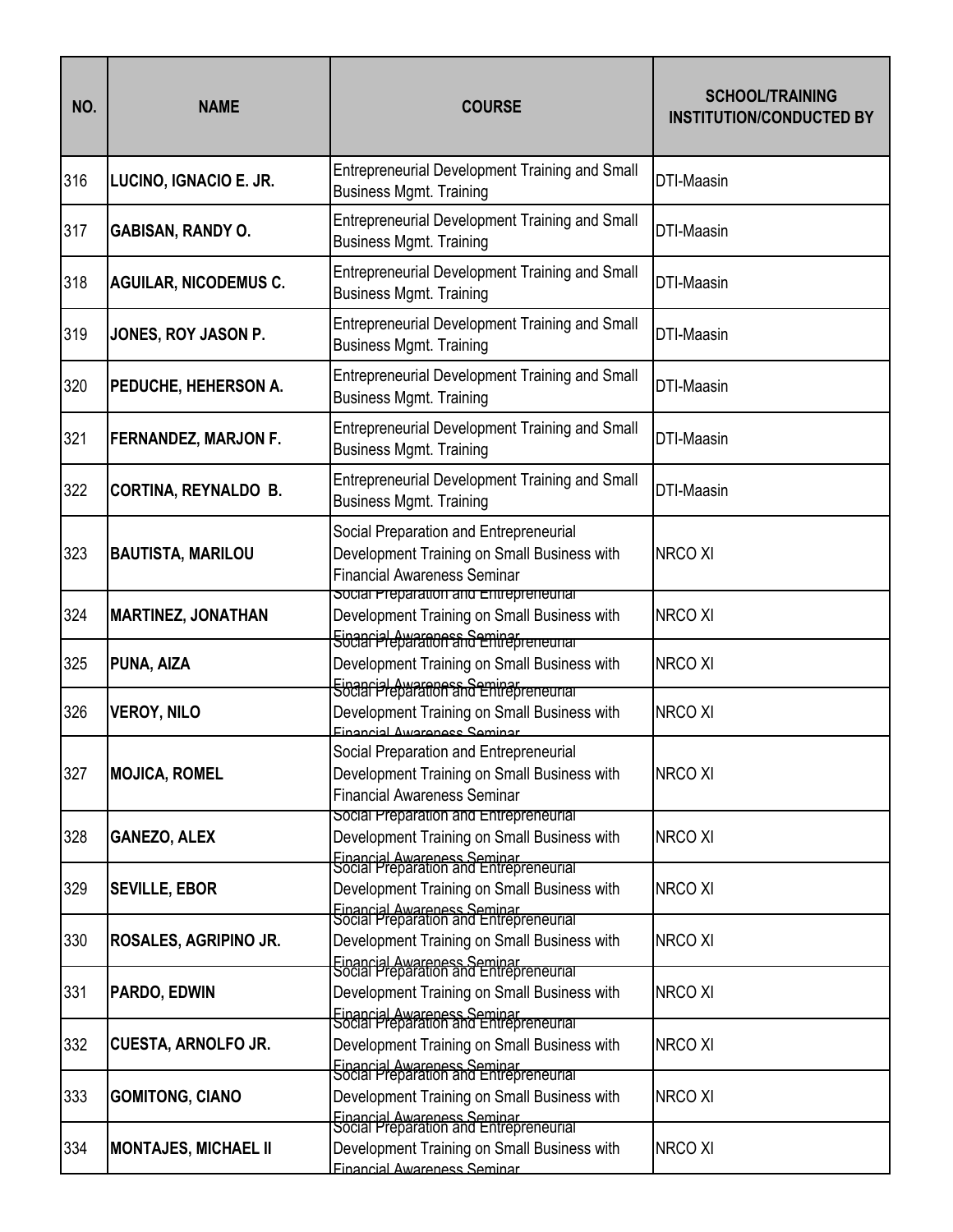| NO. | <b>NAME</b>                   | <b>COURSE</b>                                                                                                                                                  | <b>SCHOOL/TRAINING</b><br><b>INSTITUTION/CONDUCTED BY</b> |
|-----|-------------------------------|----------------------------------------------------------------------------------------------------------------------------------------------------------------|-----------------------------------------------------------|
| 335 | <b>GALOS, JOEY</b>            | Social Preparation and Entrepreneurial<br>Development Training on Small Business with<br>Financial Awareness Seminar<br>Social Preparation and Entrepreneurial | <b>NRCO XI</b>                                            |
| 336 | <b>EVANGELISTA, MARIANO</b>   | Development Training on Small Business with<br>Financial Awareness Seminar                                                                                     | <b>NRCO XI</b>                                            |
| 337 | <b>NADUNZA, RONALD</b>        | Social Preparation and Entrepreneurial<br>Development Training on Small Business with<br><b>Financial Awareness Seminar</b>                                    | <b>NRCO XI</b>                                            |
| 338 | <b>BUCE, MA. PERPETUA</b>     | Small Business Management and Financial<br>Literacy                                                                                                            | DTI-Benguet                                               |
| 339 | <b>CASA, JOHN HERVIN</b>      | <b>Small Business Management Training</b>                                                                                                                      | DTI-Pampanga                                              |
| 340 | <b>CORPUZ, JUDIE ANNE</b>     | <b>Small Business Management Training</b>                                                                                                                      | DTI-Pampanga                                              |
| 341 | <b>FELICIANO, JOSE BRYAN</b>  | <b>Small Business Management Training</b>                                                                                                                      | DTI-Pampanga                                              |
| 342 | <b>SICAT, RAFHAD LAWRENCE</b> | <b>Small Business Management Training</b>                                                                                                                      | DTI-Pampanga                                              |
| 343 | ZULUETA, JHUNHAY              | <b>Small Business Management Training</b>                                                                                                                      | DTI-Pampanga                                              |
| 344 | <b>REYES, REX</b>             | <b>Small Business Management Training</b>                                                                                                                      | DTI-Pampanga                                              |
| 345 | SORIANO, ROEL                 | <b>Small Business Management Training</b>                                                                                                                      | DTI-Pampanga                                              |
| 346 | PEREZ III, BENJAMIN           | <b>Small Business Management Training</b>                                                                                                                      | DTI-Pampanga                                              |
| 347 | <b>BUAN, RAFFY</b>            | <b>Small Business Management Training</b>                                                                                                                      | DTI-Pampanga                                              |
| 348 | <b>MACAPAGAL, RODEL</b>       | <b>Small Business Management Training</b>                                                                                                                      | DTI-Pampanga                                              |
| 349 | LABO, JOCO                    | <b>Small Business Management Training</b>                                                                                                                      | DTI-Pampanga                                              |
| 350 | <b>MAGTANONG, CARMELO</b>     | <b>Small Business Management Training</b>                                                                                                                      | DTI-Pampanga                                              |
| 351 | <b>CORTEZ, ISRAEL</b>         | <b>Small Business Management Training</b>                                                                                                                      | DTI-Pampanga                                              |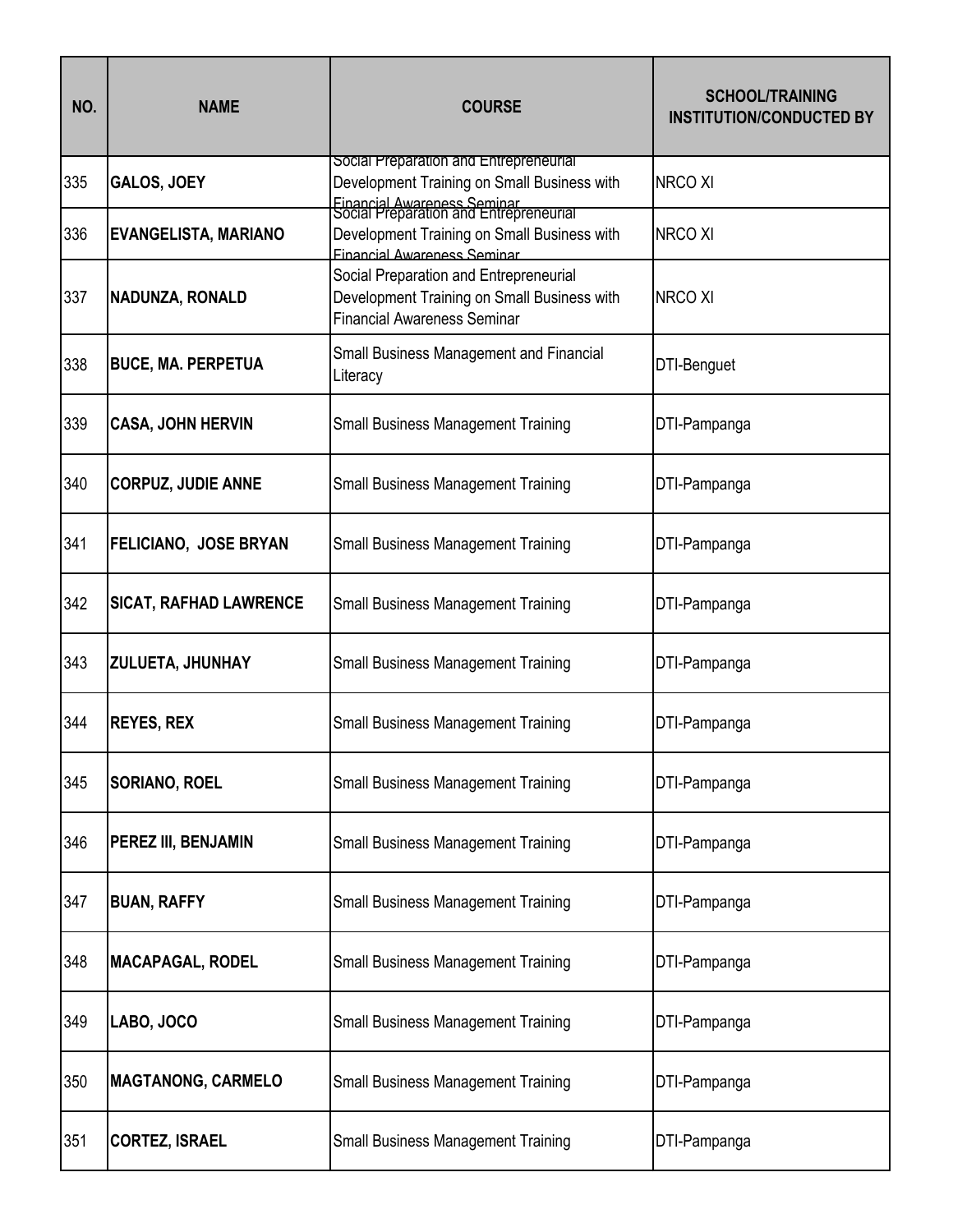| NO.           | <b>NAME</b>                   | <b>COURSE</b>                                                                | <b>SCHOOL/TRAINING</b><br><b>INSTITUTION/CONDUCTED BY</b>        |
|---------------|-------------------------------|------------------------------------------------------------------------------|------------------------------------------------------------------|
| 352           | <b>TAYAN, SANY</b>            | <b>Small Business Management Training</b>                                    | DTI-Pampanga                                                     |
| 353           | <b>BALUYUT, ELEAZAR</b>       | <b>Small Business Management Training</b>                                    | DTI-Pampanga                                                     |
| 354           | LUNA, RODOLFO                 | <b>Small Business Management Training</b>                                    | DTI-Pampanga                                                     |
| 355           | <b>ALMURONG, GERARDO</b>      | <b>Small Business Management Training</b>                                    | DTI-Pampanga                                                     |
| 356           | <b>FLORES, MAGNO</b>          | <b>Small Business Management Training</b>                                    | DTI-Pampanga                                                     |
| 357           | <b>MORALES, ISAGANI</b>       | <b>Small Business Management Training</b>                                    | DTI-Pampanga                                                     |
| 358           | <b>LORENA, EDWIN</b>          | Entrepreneurship Seminar                                                     | DTI-Negosyo Center-Negros<br><b>Occidental Provincial Office</b> |
| <b>AUGUST</b> |                               |                                                                              |                                                                  |
| 359           | <b>EBARLE, PILARDO</b>        | <b>Entrepreneurial Development Training and</b><br><b>Financial Literacy</b> | OWWA-CARAGA                                                      |
| 360           | <b>SEMANA, BOLTER B.</b>      | <b>Productivity Enhancement Training</b>                                     | RTWPB1                                                           |
| 361           | <b>ESQUEJO, JOSELITO B.</b>   | <b>Productivity Enhancement Training</b>                                     | RTWPB1                                                           |
| 362           | RIMANDO, JOEL L.              | <b>Productivity Enhancement Training</b>                                     | RTWPB1                                                           |
| 363           | <b>CAMERO, LAURENCE U.</b>    | <b>Productivity Enhancement Training</b>                                     | RTWPB1                                                           |
| 364           | RILLERA, ROGER T.             | <b>Productivity Enhancement Training</b>                                     | RTWPB1                                                           |
| 365           | LAROYA, RENE M.               | <b>Productivity Enhancement Training</b>                                     | RTWPB1                                                           |
| 366           | SORDILLA, JUAN M. JR.         | <b>Productivity Enhancement Training</b>                                     | RTWPB1                                                           |
| 367           | PANELO, JEMM BRYAN C.         | <b>Productivity Enhancement Training</b>                                     | RTWPB1                                                           |
| 368           | CASTRO, EVELYN D.             | <b>Productivity Enhancement Training</b>                                     | RTWPB1                                                           |
| 369           | <b>ESTEOSTA, BENJAMIN V.</b>  | <b>Productivity Enhancement Training</b>                                     | RTWPB1                                                           |
| 370           | <b>CAOILE, CLARENCE ROLLY</b> | <b>Productivity Enhancement Training</b>                                     | RTWPB1                                                           |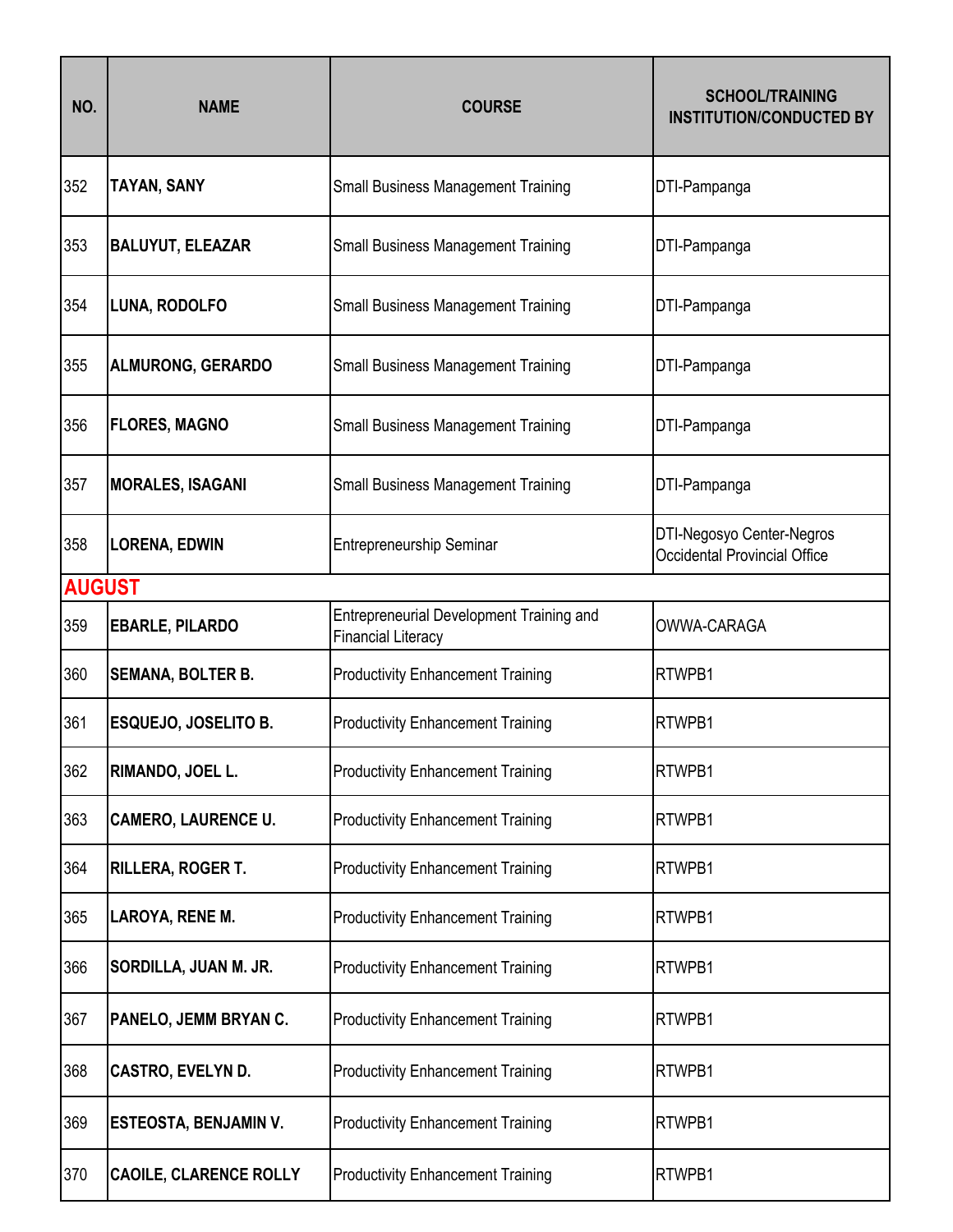| NO. | <b>NAME</b>                           | <b>COURSE</b>                                                                         | <b>SCHOOL/TRAINING</b><br><b>INSTITUTION/CONDUCTED BY</b> |
|-----|---------------------------------------|---------------------------------------------------------------------------------------|-----------------------------------------------------------|
| 371 | <b>FLORES, MICHAEL</b>                | <b>Productivity Enhancement Training</b>                                              | RTWPB1                                                    |
| 372 | PALABAY, BENJIE                       | <b>Productivity Enhancement Training</b>                                              | RTWPB1                                                    |
| 373 | <b>DE VERA, REAGAN</b>                | <b>Productivity Enhancement Training</b>                                              | RTWPB1                                                    |
|     | <b>SEPTEMBER</b>                      |                                                                                       |                                                           |
| 374 | ACOSTA, JOMAR L.                      | Skills Training for Entrepreneurship: Starting Your<br>Own Business Enterprise        | DTI-Agusan del Norte                                      |
| 375 | APOLINAR JR., REYNALDO E.             | Skills Training for Entrepreneurship: Starting Your<br>Own Business Enterprise        | DTI-Agusan del Norte                                      |
| 376 | <b>BELOTINDOS, MICHAEL JOHN</b><br>Κ. | Skills Training for Entrepreneurship: Starting Your<br>Own Business Enterprise        | DTI-Agusan del Norte                                      |
| 377 | CENTINO, JYRYL L.                     | Skills Training for Entrepreneurship: Starting Your<br>Own Business Enterprise        | DTI-Agusan del Norte                                      |
| 378 | DUHAYLUNGSOD, RICHARD C.              | Skills Training for Entrepreneurship: Starting Your<br>Own Business Enterprise        | DTI-Agusan del Norte                                      |
| 379 | <b>GARDOSE, MICHAEL F.</b>            | Skills Training for Entrepreneurship: Starting Your<br>Own Business Enterprise        | DTI-Agusan del Norte                                      |
| 380 | <b>GERONA, ALJON S.</b>               | Skills Training for Entrepreneurship: Starting Your<br>Own Business Enterprise        | DTI-Agusan del Norte                                      |
| 381 | <b>GUERGIO, GERONIMO B.</b>           | Skills Training for Entrepreneurship: Starting Your<br><b>Own Business Enterprise</b> | DTI-Agusan del Norte                                      |
| 382 | GUERGIO, JOEL B.                      | Skills Training for Entrepreneurship: Starting Your<br>Own Business Enterprise        | DTI-Agusan del Norte                                      |
| 383 | <b>LEYSON, ANTHONY M.</b>             | Skills Training for Entrepreneurship: Starting Your<br>Own Business Enterprise        | DTI-Agusan del Norte                                      |
| 384 | <b>MAPANO, RAULITO P.</b>             | Skills Training for Entrepreneurship: Starting Your<br>Own Business Enterprise        | DTI-Agusan del Norte                                      |
| 385 | <b>MONTANTE, LEXNIE B.</b>            | Skills Training for Entrepreneurship: Starting Your<br>Own Business Enterprise        | DTI-Agusan del Norte                                      |
| 386 | NAMOCATCAT, JAYRALD KIM<br>D.         | Skills Training for Entrepreneurship: Starting Your<br>Own Business Enterprise        | DTI-Agusan del Norte                                      |
| 387 | SUAL, ROSTEL C.                       | Skills Training for Entrepreneurship: Starting Your<br>Own Business Enterprise        | DTI-Agusan del Norte                                      |
| 388 | APON, SEBASTIAN B. JR.                | Social Preparation and Capacity Building on How<br>to start your own business         | <b>DOST-IX</b>                                            |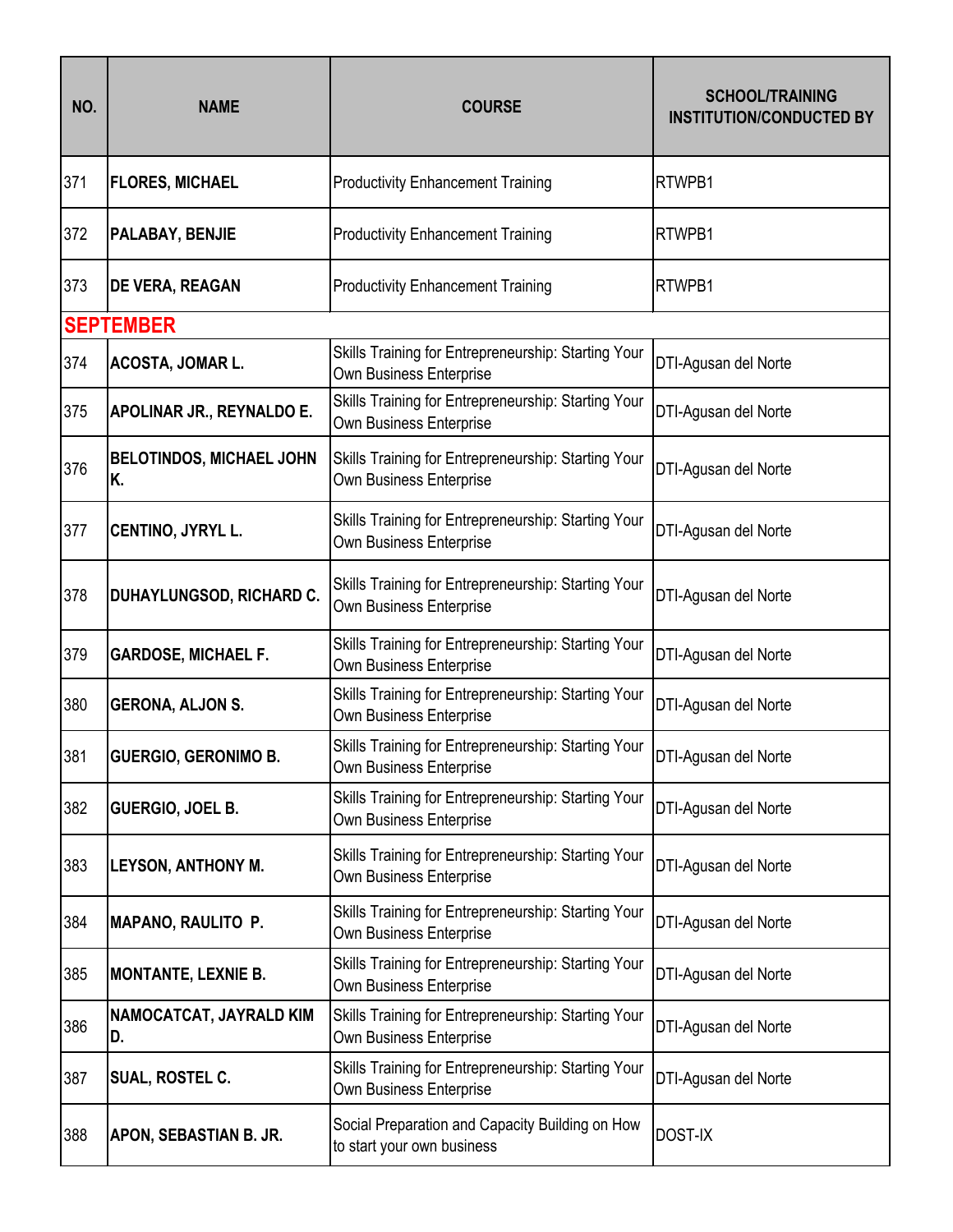| NO. | <b>NAME</b>                                   | <b>COURSE</b>                                                                  | <b>SCHOOL/TRAINING</b><br><b>INSTITUTION/CONDUCTED BY</b> |
|-----|-----------------------------------------------|--------------------------------------------------------------------------------|-----------------------------------------------------------|
| 389 | <b>MAGALONA, ROLLY M.</b>                     | Social Preparation and Capacity Building on How<br>to start your own business  | <b>DOST-IX</b>                                            |
| 390 | <b>BERNARDO, VISMINDA O.</b>                  | Social Preparation and Capacity Building on How<br>to start your own business  | <b>DOST-IX</b>                                            |
| 391 | PEREZ, APOLINARIO P.                          | Social Preparation and Capacity Building on How<br>to start your own business  | <b>DOST-IX</b>                                            |
| 392 | <b>VILLEGAS ALMAR</b>                         | Social Preparation and Capacity Building on How<br>to start your own business  | <b>DOST-IX</b>                                            |
| 393 | <b>SANDALAN ANGELITO</b>                      | Social Preparation and Capacity Building on How<br>to start your own business  | <b>DOST-IX</b>                                            |
| 394 | UTOD, FREDDIE T.                              | Social Preparation and Capacity Building on How<br>to start your own business  | <b>DOST-IX</b>                                            |
| 395 | ALBISO, JUNARD E.                             | Social Preparation and Capacity Building on How<br>to start your own business  | <b>DOST-IX</b>                                            |
| 396 | YAP, HECTOR                                   | Social Preparation and Capacity Building on How<br>to start your own business  | <b>DOST-IX</b>                                            |
| 397 | <b>CASTILLO, ROMEO</b>                        | Social Preparation and Capacity Building on How<br>to start your own business  | <b>DOST-IX</b>                                            |
| 398 | DE LEON, JERILYN C.                           | Social Preparation and Capacity Building on How<br>to start your own business  | <b>DOST-IX</b>                                            |
| 399 | TAMANGEN, EDWARD JR. B.                       | Social Preparation and Capacity Building on How<br>to start your own business  | <b>DOST-IX</b>                                            |
| 400 | <b>LASTIMOSA, ALFIE C.</b>                    | Social Preparation and Capacity Building on How<br>to start your own business  | <b>DOST-IX</b>                                            |
| 401 | <b>SALVADOR, OLIVER V.</b>                    | Social Preparation and Capacity Building on How<br>to start your own business  | <b>DOST-IX</b>                                            |
| 402 | DUMAGAL, FRANCISCO JR. C.                     | Social Preparation and Capacity Building on How<br>to start your own business  | <b>DOST-IX</b>                                            |
| 403 | <b>SERNA, JESHER S.</b>                       | Social Preparation and Capacity Building on How<br>to start your own business  | <b>DOST-IX</b>                                            |
| 404 | <b>VILLAFLORES, MARK</b><br><b>ANTHONY R.</b> | Social Preparation and Capacity Building on How<br>to start your own business  | <b>DOST-IX</b>                                            |
| 405 | <b>SUPENIO, GLORIA</b>                        | Social Preparation and Capacity Building on How<br>to start your own business  | <b>DOST-IX</b>                                            |
| 406 | <b>SAMSON, ARBONIDA</b>                       | Social Preparation and Capacity Building on How<br>to start your own business  | <b>DOST-IX</b>                                            |
| 407 | <b>MASAMLOC, MEDRIN M.</b>                    | Entrepreneurial Mindsetting And Financial Literacy   DTI NEGOSYO CENTER-GENSAN |                                                           |
| 408 | <b>SULANTING, ROGER G.</b>                    | Entrepreneurial Mindsetting And Financial Literacy DTI NEGOSYO CENTER-GENSAN   |                                                           |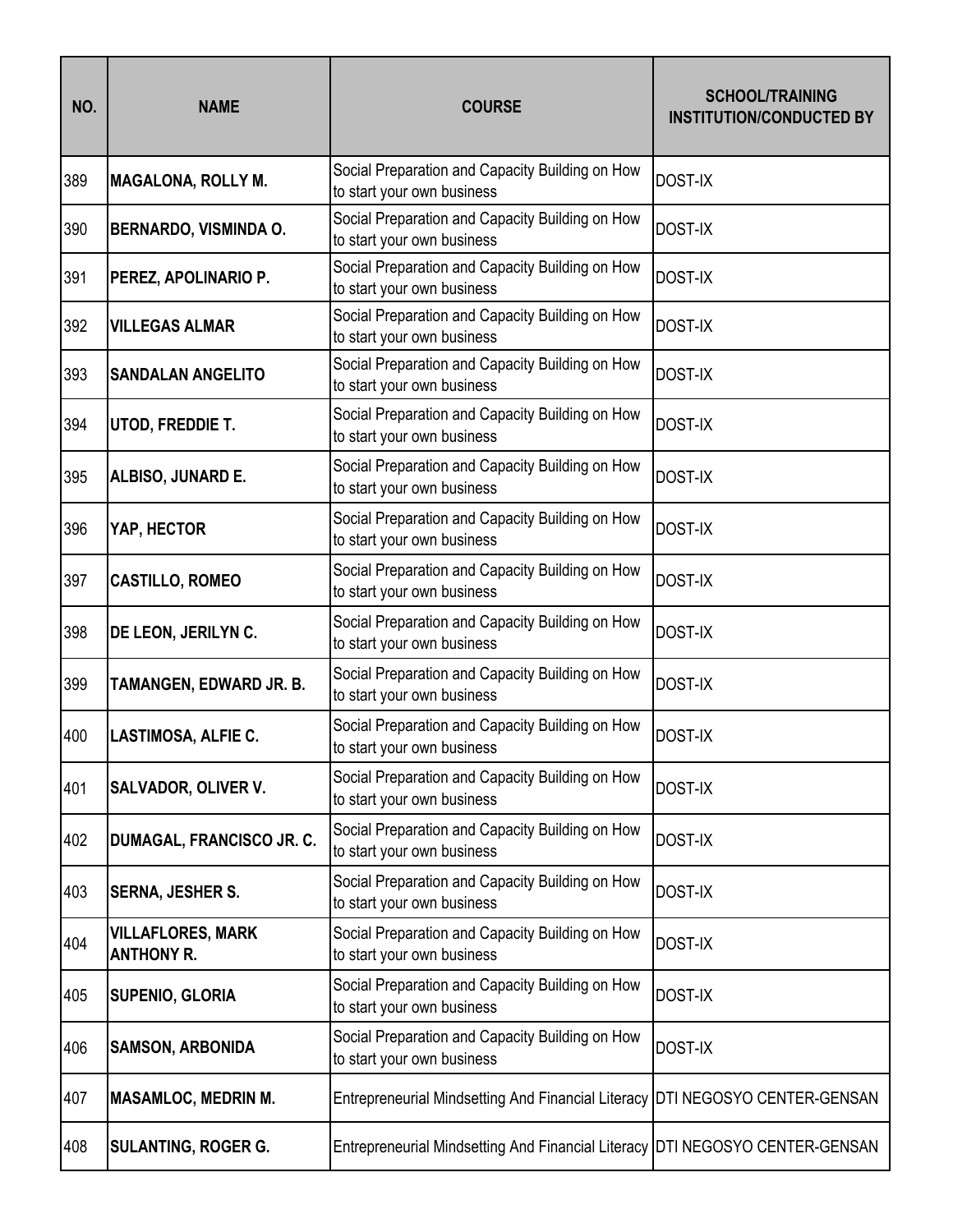| NO. | <b>NAME</b>                  | <b>COURSE</b>                                                                                                                              | <b>SCHOOL/TRAINING</b><br><b>INSTITUTION/CONDUCTED BY</b>        |
|-----|------------------------------|--------------------------------------------------------------------------------------------------------------------------------------------|------------------------------------------------------------------|
| 409 | <b>BAILO, FEIL T.</b>        | Entrepreneurial Mindsetting And Financial Literacy DTI NEGOSYO CENTER-GENSAN                                                               |                                                                  |
| 410 | <b>FREDILES, ROSHELYN J.</b> | Entrepreneurial Mindsetting And Financial Literacy   DTI NEGOSYO CENTER-GENSAN                                                             |                                                                  |
| 411 | TABUADA, XERXIS D.           | Entrepreneurial Mindsetting And Financial Literacy DTI NEGOSYO CENTER-GENSAN                                                               |                                                                  |
| 412 | RODRIGUEZ, DADLY WYNE C.     | Entrepreneurial Mindsetting And Financial Literacy DTI NEGOSYO CENTER-GENSAN                                                               |                                                                  |
| 413 | <b>MARAÑA, REYNOLD R.</b>    | Entrepreneurial Development Training on Small<br><b>Business Management</b>                                                                | <b>Overseas Workers Welfare</b><br><b>Adminstration Region 2</b> |
| 414 | TULIAO, JESSIE U.            | Entrepreneurial Development Training on Small<br><b>Business Management</b>                                                                | <b>Overseas Workers Welfare</b><br><b>Adminstration Region 2</b> |
| 415 | <b>MANUEL, ADRIANO M.</b>    | Entrepreneurial Development Training on Small<br><b>Business Management</b>                                                                | Overseas Workers Welfare<br><b>Adminstration Region 2</b>        |
| 416 | <b>LAMONG, ELMER B.</b>      | Entrepreneurial Development Training on Small<br><b>Business Management</b>                                                                | <b>Overseas Workers Welfare</b><br><b>Adminstration Region 2</b> |
| 417 | BADDO, ELIZEO A.             | Entrepreneurial Development Training on Small<br><b>Business Management</b>                                                                | Overseas Workers Welfare<br><b>Adminstration Region 2</b>        |
| 418 | POQUIZ, SERVANO E.           | Entrepreneurial Development Training on Small<br><b>Business Management</b>                                                                | Overseas Workers Welfare<br>Adminstration Region 2               |
| 419 | CARINO, RENIE A.             | Entrepreneurial Development Training on Small<br><b>Business Management</b>                                                                | <b>Overseas Workers Welfare</b><br><b>Adminstration Region 2</b> |
| 420 | ANGCO, ZOREN G.              | Entrepreneurial Development Training on Small<br><b>Business Management</b>                                                                | <b>Overseas Workers Welfare</b><br><b>Adminstration Region 2</b> |
| 421 | <b>CARAG, MARITES T.</b>     | Entrepreneurial Development Training on Small<br><b>Business Management</b>                                                                | Overseas Workers Welfare<br><b>Adminstration Region 2</b>        |
|     | <b>OCTOBER</b>               |                                                                                                                                            |                                                                  |
| 422 | <b>ROCABELA, ALBERT</b>      | KAGABAY orientation, Social Preparation and<br><b>Productivity Enhancement Program (Small</b><br><b>Business Mngt. Training) for PWRDs</b> | ECC-REU 4A and RTWPB 4A                                          |
| 423 | <b>SERDEÑA, DANIEL</b>       | KAGABAY orientation, Social Preparation and<br><b>Productivity Enhancement Program (Small</b><br><b>Business Mngt. Training) for PWRDs</b> | ECC-REU 4A and RTWPB 4A                                          |
| 424 | SUPREMO, LOVELY MADRIAGA     | KAGABAY orientation, Social Preparation and<br><b>Productivity Enhancement Program (Small</b><br><b>Business Mngt. Training) for PWRDs</b> | ECC-REU 4A and RTWPB 4A                                          |
| 425 | OÑATE, KRISTINE B            | KAGABAY orientation, Social Preparation and<br><b>Productivity Enhancement Program (Small</b><br><b>Business Mngt. Training) for PWRDs</b> | ECC-REU 4A and RTWPB 4A                                          |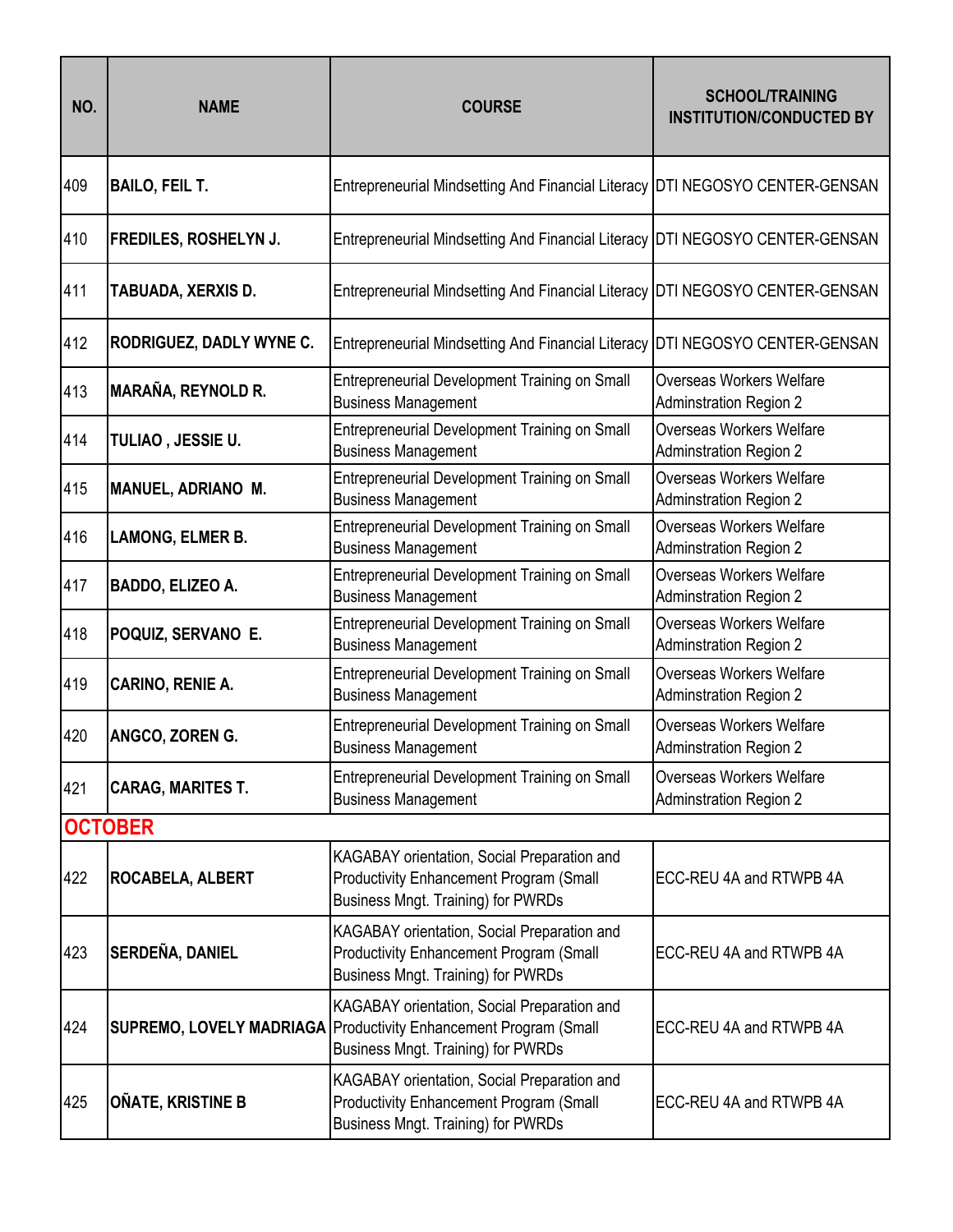| NO. | <b>NAME</b>                                        | <b>COURSE</b>                                                                                                                              | <b>SCHOOL/TRAINING</b><br><b>INSTITUTION/CONDUCTED BY</b> |
|-----|----------------------------------------------------|--------------------------------------------------------------------------------------------------------------------------------------------|-----------------------------------------------------------|
| 426 | <b>RIVERA, GERRY BALO</b>                          | KAGABAY orientation, Social Preparation and<br><b>Productivity Enhancement Program (Small</b><br><b>Business Mngt. Training) for PWRDs</b> | ECC-REU 4A and RTWPB 4A                                   |
| 427 | PILAPIL, JILLY MEL IV<br><b>BALBONA</b>            | KAGABAY orientation, Social Preparation and<br><b>Productivity Enhancement Program (Small</b><br><b>Business Mngt. Training) for PWRDs</b> | ECC-REU 4A and RTWPB 4A                                   |
| 428 | RAÑADA, MARIALYN<br><b>MACASINAG</b>               | KAGABAY orientation, Social Preparation and<br><b>Productivity Enhancement Program (Small</b><br><b>Business Mngt. Training) for PWRDs</b> | ECC-REU 4A and RTWPB 4A                                   |
| 429 | PADUA, RANDY AGBAYANI                              | KAGABAY orientation, Social Preparation and<br><b>Productivity Enhancement Program (Small</b><br><b>Business Mngt. Training) for PWRDs</b> | ECC-REU 4A and RTWPB 4A                                   |
| 430 | OBE, VICTOR JAVELANA                               | KAGABAY orientation, Social Preparation and<br><b>Productivity Enhancement Program (Small</b><br><b>Business Mngt. Training) for PWRDs</b> | ECC-REU 4A and RTWPB 4A                                   |
| 431 | <b>MENDEZ, REYMUND TULO</b>                        | KAGABAY orientation, Social Preparation and<br><b>Productivity Enhancement Program (Small</b><br><b>Business Mngt. Training) for PWRDs</b> | ECC-REU 4A and RTWPB 4A                                   |
| 432 | <b>LIGONES, ROMEO ALAGON</b>                       | KAGABAY orientation, Social Preparation and<br>Productivity Enhancement Program (Small<br><b>Business Mngt. Training) for PWRDs</b>        | ECC-REU 4A and RTWPB 4A                                   |
| 433 | <b>HERNANI, MONINA OJEDA</b>                       | KAGABAY orientation, Social Preparation and<br><b>Productivity Enhancement Program (Small</b><br><b>Business Mngt. Training) for PWRDs</b> | ECC-REU 4A and RTWPB 4A                                   |
| 434 | ESPIÑA, JERIC MENDOZA                              | KAGABAY orientation, Social Preparation and<br><b>Productivity Enhancement Program (Small</b><br><b>Business Mngt. Training) for PWRDs</b> | ECC-REU 4A and RTWPB 4A                                   |
| 435 | <b>DOROMPILI, EDITHA PIEDAD</b>                    | KAGABAY orientation, Social Preparation and<br><b>Productivity Enhancement Program (Small</b><br><b>Business Mngt. Training) for PWRDs</b> | ECC-REU 4A and RTWPB 4A                                   |
| 436 | <b>DOMINGO, ADRHEY TORIBIO</b>                     | KAGABAY orientation, Social Preparation and<br><b>Productivity Enhancement Program (Small</b><br><b>Business Mngt. Training) for PWRDs</b> | ECC-REU 4A and RTWPB 4A                                   |
| 437 | <b>CRUZATA, ERNESTO JR.</b><br><b>ANTANG</b>       | KAGABAY orientation, Social Preparation and<br><b>Productivity Enhancement Program (Small</b><br><b>Business Mngt. Training) for PWRDs</b> | ECC-REU 4A and RTWPB 4A                                   |
| 438 | <b>CHAVEZ, KRISTAL ELIZABETH</b><br><b>CALLEJO</b> | KAGABAY orientation, Social Preparation and<br>Productivity Enhancement Program (Small<br><b>Business Mngt. Training) for PWRDs</b>        | ECC-REU 4A and RTWPB 4A                                   |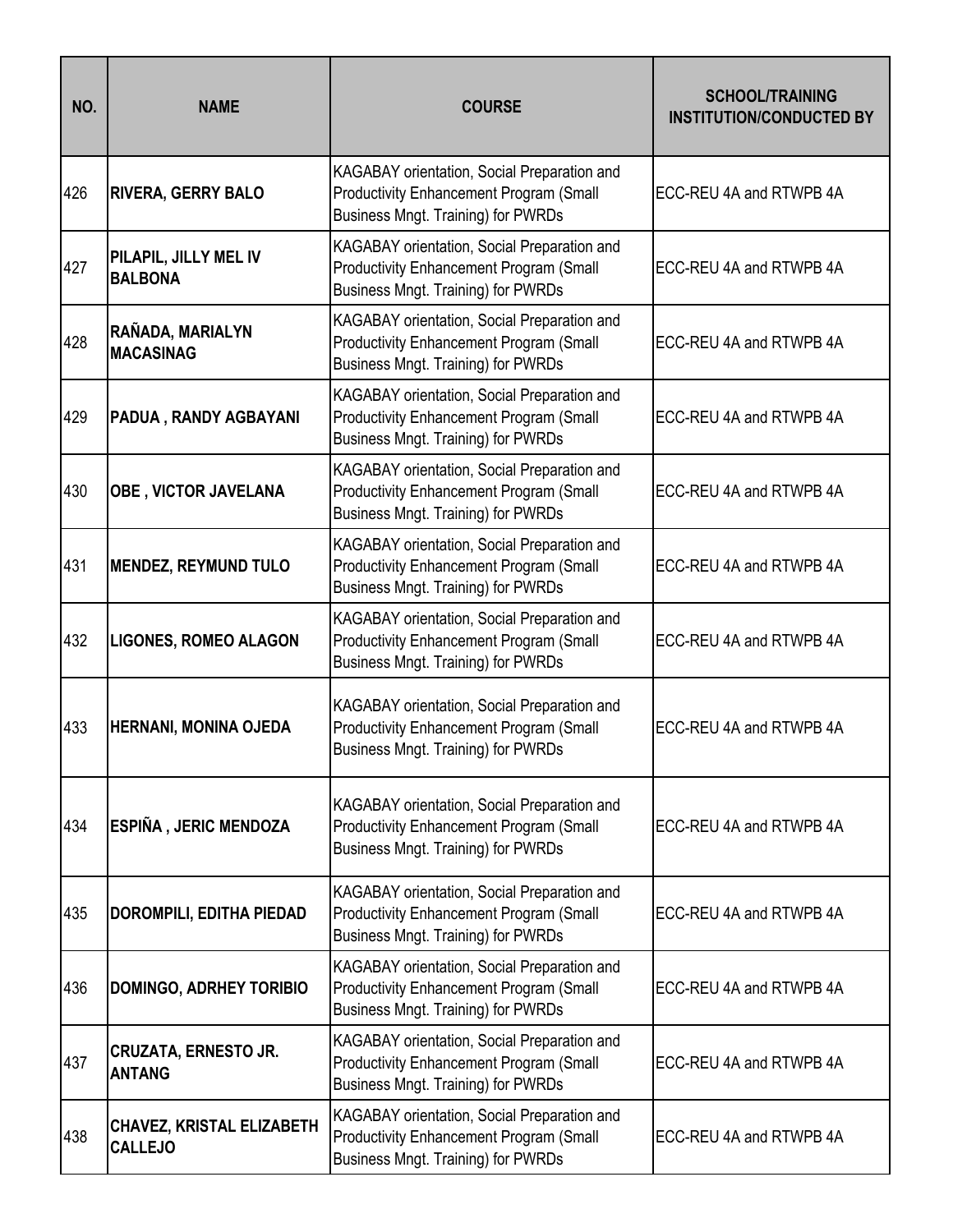| NO. | <b>NAME</b>                               | <b>COURSE</b>                                                                                                                              | <b>SCHOOL/TRAINING</b><br><b>INSTITUTION/CONDUCTED BY</b> |
|-----|-------------------------------------------|--------------------------------------------------------------------------------------------------------------------------------------------|-----------------------------------------------------------|
| 439 | <b>BELEN, VICTORINO JR DULAY</b>          | KAGABAY orientation, Social Preparation and<br><b>Productivity Enhancement Program (Small</b><br><b>Business Mngt. Training) for PWRDs</b> | ECC-REU 4A and RTWPB 4A                                   |
| 440 | <b>BAYARONG, MARILOU</b><br><b>DADUBO</b> | KAGABAY orientation, Social Preparation and<br><b>Productivity Enhancement Program (Small</b><br><b>Business Mngt. Training) for PWRDs</b> | ECC-REU 4A and RTWPB 4A                                   |
| 441 | <b>ALMORFE, GINA BAYETA</b>               | KAGABAY orientation, Social Preparation and<br><b>Productivity Enhancement Program (Small</b><br><b>Business Mngt. Training) for PWRDs</b> | ECC-REU 4A and RTWPB 4A                                   |
| 442 | <b>AQUINO, DEVIE NOEL MEDICO</b>          | KAGABAY orientation, Social Preparation and<br><b>Productivity Enhancement Program (Small</b><br>Business Mngt. Training) for PWRDs        | ECC-REU 4A and RTWPB 4A                                   |
| 443 | <b>DAVID, ROBINSON MARCIAL</b>            | KAGABAY orientation, Social Preparation and<br><b>Productivity Enhancement Program (Small</b><br><b>Business Mngt. Training) for PWRDs</b> | ECC-REU 4A and RTWPB 4A                                   |
| 444 | <b>ANGELES, ARIEL ROMANO</b>              | KAGABAY orientation, Social Preparation and<br><b>Productivity Enhancement Program (Small</b><br><b>Business Mngt. Training) for PWRDs</b> | ECC-REU 4A and RTWPB 4A                                   |
| 445 | <b>DEL MORO, MICHAEL ROWY</b>             | KAGABAY orientation, Social Preparation and<br><b>Productivity Enhancement Program (Small</b><br><b>Business Mngt. Training) for PWRDs</b> | ECC-REU 4A and RTWPB 4A                                   |
| 446 | PIZARRA, MARITA B.                        | KAGABAY orientation, Social Preparation and<br><b>Productivity Enhancement Program (Small</b><br>Business Mngt. Training) for PWRDs        | ECC-REU 4A and RTWPB 4A                                   |
| 447 | <b>MEDRANO, LIZA TAPALLA</b>              | KAGABAY orientation, Social Preparation and<br><b>Productivity Enhancement Program (Small</b><br><b>Business Mngt. Training) for PWRDs</b> | ECC-REU 4A and RTWPB 4A                                   |
| 448 | <b>BUTCON, ZENAIDO</b>                    | How to Start a Small Business                                                                                                              | DTI-Negosyo Center                                        |
| 449 | <b>MONTES, AMADOR JR.</b>                 | <b>Entrepreneurial Development Training</b>                                                                                                | <b>DTI-Northern Samar Provincial</b><br>Office            |
| 450 | <b>SUYOM, PROCOPIO</b>                    | Business Planning Workshop and Orientation on<br>How to Start a Business                                                                   | <b>DTI-Leyte Provincial Office</b>                        |
| 451 | <b>TERCEPONA, RICHER</b>                  | A Seminar on Entrepreneurship and Simple<br>Recordkeeping                                                                                  | DTI Negosyo Center-Guimaras                               |
| 452 | <b>GATUMBATO, MARIO</b>                   | Shielded Metal Arc Welding NC II                                                                                                           | Kyrz Vocational & Technical School                        |
|     | <b>NOVEMBER</b>                           |                                                                                                                                            |                                                           |
| 453 | PANTILANO, NOEMI                          | Entrepreneurship Seminar with Business Planning DTI-Bacolod City                                                                           |                                                           |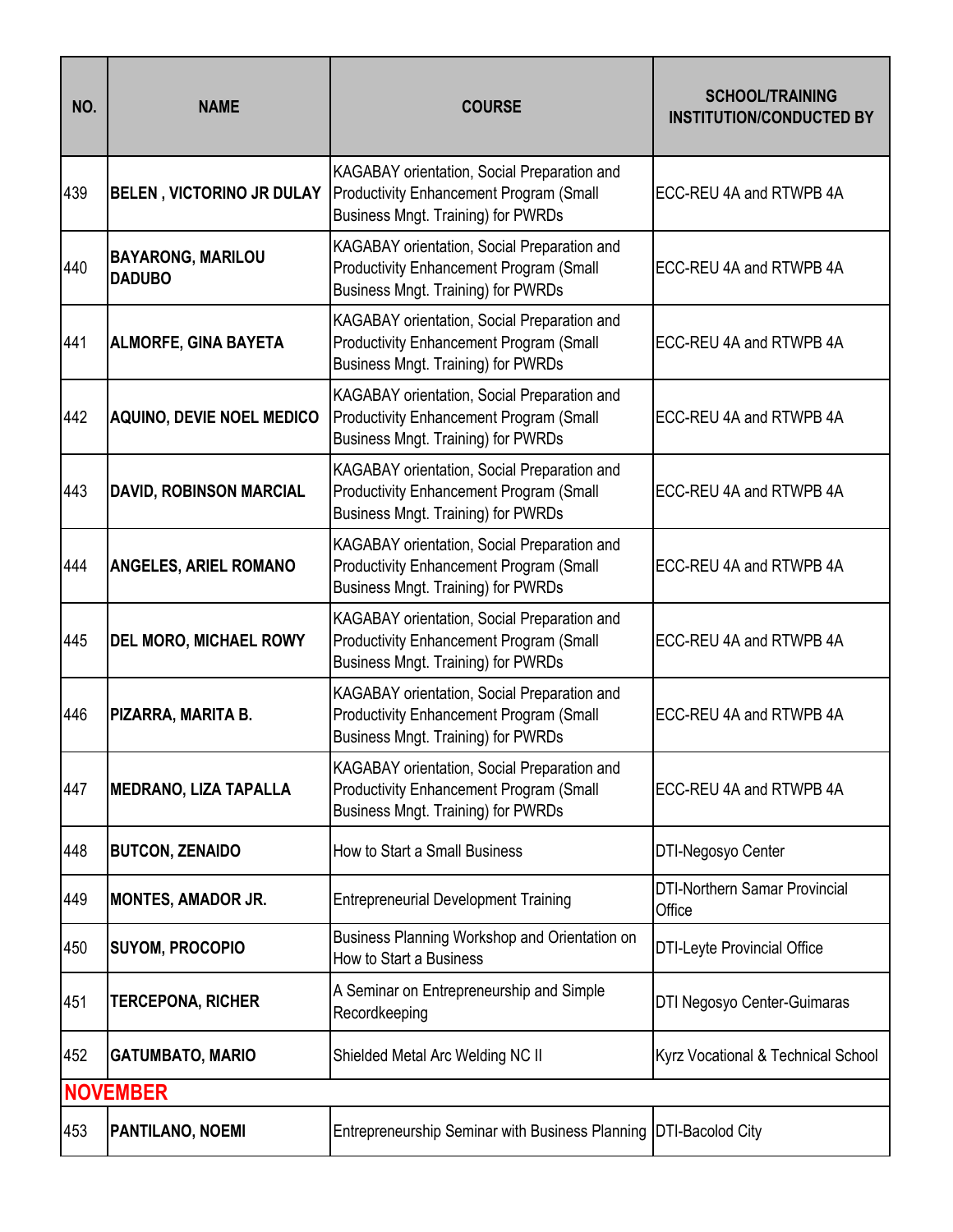| NO. | <b>NAME</b>                 | <b>COURSE</b>                                                                         | <b>SCHOOL/TRAINING</b><br><b>INSTITUTION/CONDUCTED BY</b> |
|-----|-----------------------------|---------------------------------------------------------------------------------------|-----------------------------------------------------------|
| 454 | <b>MOMPER, EDUARDO JR.</b>  | Seminar on Entrepreneurship                                                           | DTI-lloilo                                                |
| 455 | <b>ARBIZO, ROMEO</b>        | Seminar on How to Start a Business and Simple<br>Bookkeeping                          | <b>DOST-NCR</b>                                           |
| 456 | <b>FUENTES, JULIUS</b>      | <b>Enterprise Development Seminar</b>                                                 | DTI-Cebu                                                  |
| 457 | <b>ROSALIN, REYNALDO</b>    | Social Preparation and Basic Productivity<br><b>Enhancement Training</b>              | <b>RTWPB-I</b>                                            |
| 458 | DALAZA, DANDELO             | Social Preparation and Basic Productivity<br><b>Enhancement Training</b>              | <b>RTWPB-I</b>                                            |
| 459 | <b>NOBLE, JOSEPH</b>        | Social Preparation and Basic Productivity<br><b>Enhancement Training</b>              | <b>RTWPB-I</b>                                            |
| 460 | <b>BAYAN, JOHN ELY</b>      | Social Preparation and Basic Productivity<br><b>Enhancement Training</b>              | <b>RTWPB-I</b>                                            |
| 461 | <b>ESTIOCO, FERDINAND</b>   | Social Preparation and Basic Productivity<br><b>Enhancement Training</b>              | <b>RTWPB-I</b>                                            |
| 462 | <b>NABOR, ORLANDO</b>       | Social Preparation and Basic Productivity<br><b>Enhancement Training</b>              | <b>RTWPB-I</b>                                            |
| 463 | <b>CARPIO, PAUL</b>         | Social Preparation and Basic Productivity<br><b>Enhancement Training</b>              | <b>RTWPB-I</b>                                            |
| 464 | <b>CASTILLO, MANUEL JR.</b> | Social Preparation and Basic Productivity<br><b>Enhancement Training</b>              | <b>RTWPB-I</b>                                            |
| 465 | <b>CARRERA, MARISSA</b>     | Social Preparation and Basic Productivity<br><b>Enhancement Training</b>              | <b>RTWPB-I</b>                                            |
| 466 | <b>LUAREZ, NOEL</b>         | Social Preparation and Basic Productivity<br><b>Enhancement Training</b>              | <b>RTWPB-I</b>                                            |
| 467 | <b>RIVERA, HENRY</b>        | Social Preparation and Basic Productivity<br><b>Enhancement Training</b>              | <b>RTWPB-I</b>                                            |
| 468 | <b>IBAÑEZ, HENRY JR.</b>    | Social Preparation and Basic Productivity<br><b>Enhancement Training</b>              | <b>RTWPB-I</b>                                            |
| 469 | <b>SELIN, SONNY</b>         | Social Preparation and Basic Productivity<br><b>Enhancement Training</b>              | <b>RTWPB-I</b>                                            |
| 470 | <b>MARQUEZ, AFREDO</b>      | Social Preparation and Basic Productivity<br><b>Enhancement Training</b>              | <b>RTWPB-I</b>                                            |
|     | <b>DECEMBER</b>             |                                                                                       |                                                           |
| 471 | <b>ABALLE, ARTHUR D.</b>    | How to Start a Small Business and Business<br><b>Planning Formulation Orientation</b> | DTI-Negosyo Center Tacloban City                          |
| 472 | ROSEL, MAXIMINO C. JR.      | How to Start a Small Business and Business<br><b>Planning Formulation Orientation</b> | DTI-Negosyo Center Tacloban City                          |
| 473 | FLORES, ROMUALDO O.         | How to Start a Small Business and Business<br><b>Planning Formulation Orientation</b> | DTI-Negosyo Center Tacloban City                          |